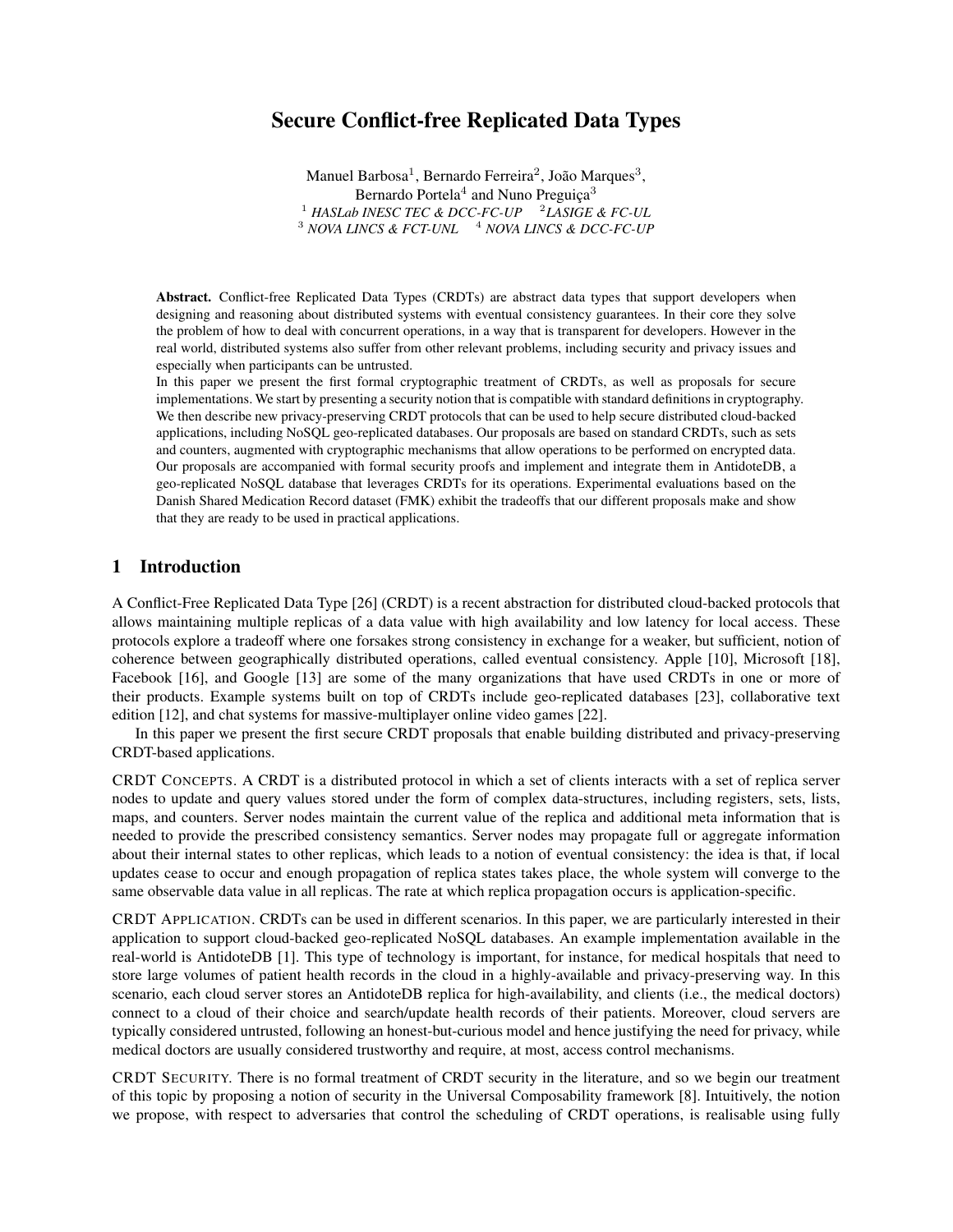homomorphic encryption and general secure multiparty computation. However, in the first case the solution is not practical and, in the second, the trust model associated with efficient protocols [9] would require sharing secret data between multiple nodes, which goes against the purpose of CRDTs in the first place.

OUR CONTRIBUTIONS. The contributions presented in this paper are as follows:

- Definitions: We give a definition of security for CRDTs in the Universal Composability framework. Our ideal functionality is general enough to capture solutions that leak no information about the stored data, as well as those that may leak partial information. We then focus on honest-but-curious adversaries and give a restricted execution model tailored for this class of adversaries that is still strong enough to capture the consistency requirements of arbitrary CRDTs.
- Black-box constructions: we give efficient constructions that introduce minimum overhead over standard CRDTs. A black-box construction overlays encryption over CRDT protocols, which permits the usage of existing CRDT implementations without modification. The feasibility of this construction depends on the CRDT context, as we may require encryptions to leak partial information about stored values. In this case, we map the protocol leakage to standard weaker notions of encryption security.
- Homomorphic transformations: For CRDT protocols that are not covered by the previous approach (e.g., counters and bounded counters) we show that partially homomorphic encryption schemes can also be used to naturally transform them into secure ones with small overhead and leakage, and minimal alterations to the implementation.
- Integration with AntidoteDB: Using our new secure CRDTs, we implement a privacy-preserving version of AntidoteDB, which is a NoSQL key-value store that leverages CRDTs to perform its operations. By integrating our secure CRDT constructions with AntidoteDB, its clients can have security guarantees of the data stored in it.

We support these results with both formal security proofs and an experimental evaluation. Concretely, we leverage a benchmark based on the Danish Shared Medication Record (FMK) and conduct experiments on our secure version of AntidoteDB, measuring the latency and throughput of operations over the different CRDTs proposed. Results obtained show that our proposals achieve practical performance and scalability, with different CRDTs making different tradeoffs between efficiency and security.

# 2 Technical Overview



Fig. 1. High-level view of our system.

We start by presenting an overview of our system. In a CRDT protocol, clients interact with a group of servers nodes via update and query operations, and servers propagate their states between themselves to ensure that the view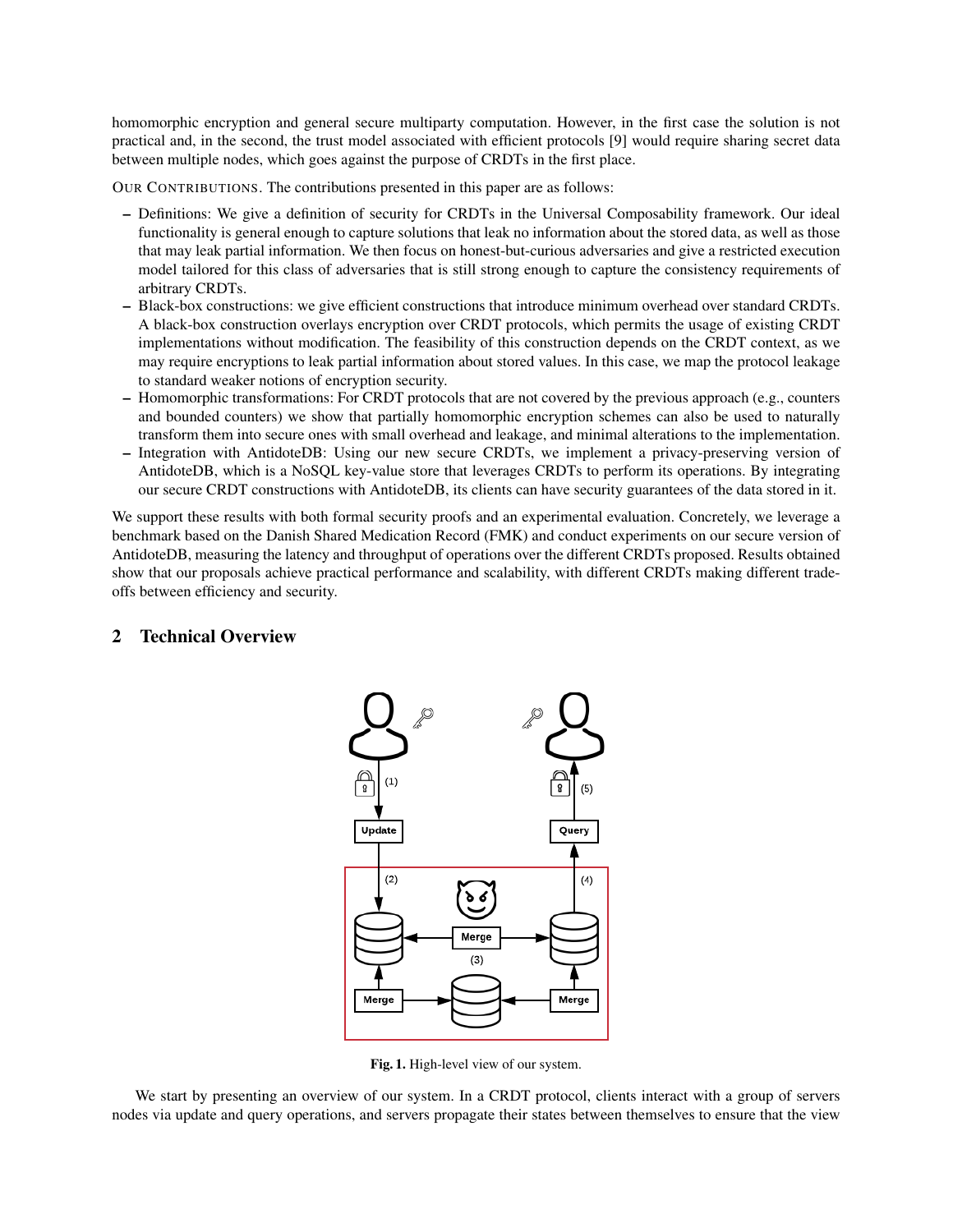of each node will eventually become consistent with respect to all operations performed by the clients. Our setting for CRDT security is focused on providing guarantees to the clients against an untrusted network and servers. Ideally, we want a layer of security between clients writing and reading data, such that one can encrypt sensitive data before sending to the untrusted network and have it be decrypted when it exits, while seamlessly propagating and merging encoded states.

Figure 1 captures this scenario. First, we have a setup phase where clients establish cryptographic material beforehand to use in the security layer. This can be done with symmetric keys, by having clients perform an a-priori key-exchange protocol; or with asymmetric keys, i.e. by separating writer from readers, having a private key shared by all writers to perform updates, and creating a public key for readers to encode queries. Our execution model is agnostic to this setup, as it can be defined by the chosen cryptographic techniques.

From then onwards, every update operation is preceded by an encryption operation to ensure security (step 1). Given the encrypted data, the server can then perform the CRDT update operation (step 2). This will be followed by (potentially multiple) propagations and merges (step 3), which are processed over the encrypted data. This is the core challenge of our constructions, as the chosen security mechanism must also ensure that all computations in both update and merge steps can be performed efficiently over encrypted data. The nodes can then be queried for the encrypted state (step 4). Finally, the obtained result must be decrypted to retrieve the query response (step 5).

*Adversary Model* We assume adversaries will be honest-but-curious. This is a common adversarial model for cloud computing and secure computation solutions [5], as it captures attack vectors where, for instance, the service provider does not deviate from its service level agreements but may still observe all data state and accesses; or when an external intruder briefly gains access to the system and can access the database and execution logs. In particular, we show our solutions to be secure in a setting where all server nodes can reveal their internal executions. Given this setup, one cannot prevent however an attacker with total control over the network from delaying or shutting down the system (i.e., denial-of-service). Our goal is instead to demonstrate that the attacker is unable to extract any meaningful information from encrypted messages, or to have the system deviate in any other way besides delaying updates.

# 3 CRDT Security

SYNTAX. A CRDT protocol is deployed over a network composed of n server nodes, or replicas, statically defined at the beginning of the protocol and identified by  $id_1, \ldots, id_n$ . These nodes are accessible to an arbitrary number of client nodes—the entities performing read/write accesses to the data-type—which we model as two (distributed) entities. This allows for client nodes to share long-term keys, and is sufficiently flexible to capture symmetric scenarios, where both have the same keys, and asymmetric scenarios, where readers and writers play different roles and thus have access to different cryptographic material. Secure CRDT protocols have the following syntax:

- $-$  setupC() is the global client setup procedure, which produces a set of private parameters prv<sub>q</sub>, prv<sub>u</sub> and public parameters pub.
- setupS(pub, id) is the server node initialization procedure, which on input the public parameters pub and the server node identifier id outputs the inital state st for that node.
- $-$  query $\langle$ prv<sub>q</sub>, op | st $\rangle$  is an interactive protocol executed between a client node and a server node. On the client-side it takes as input the private parameters for query  $prv_q$  and a query operation op. On the server-side, it takes a state st as input. There is no server-side output. The client recovers output o.
- update $\langle \text{prv}_u, \text{op}, v \mid \text{st} \rangle$  is an interactive protocol executed between a client node and a server node. On the clientside it takes as input the private parameters for update  $prv_u$ , an input operation op and an input value v. On the server side it takes as input a state st. At the end of the protocol the server gets an updated state st' and the client may recover output *o*, e.g., indicating the success of the operation.
- prop(st, id) is a local server node operation that takes st and a target replica identifier id and produces update data up to be sent over the network to the target replica.
- merge(up,st) is a local server node operation that takes an initial state st and an update up and produces an updated state st'.

SECURITY. We formalize security in the Universal Composability framework [7], but we simplify presentation of the execution model as a consequence of focusing on a restricted class of adversaries, as follows: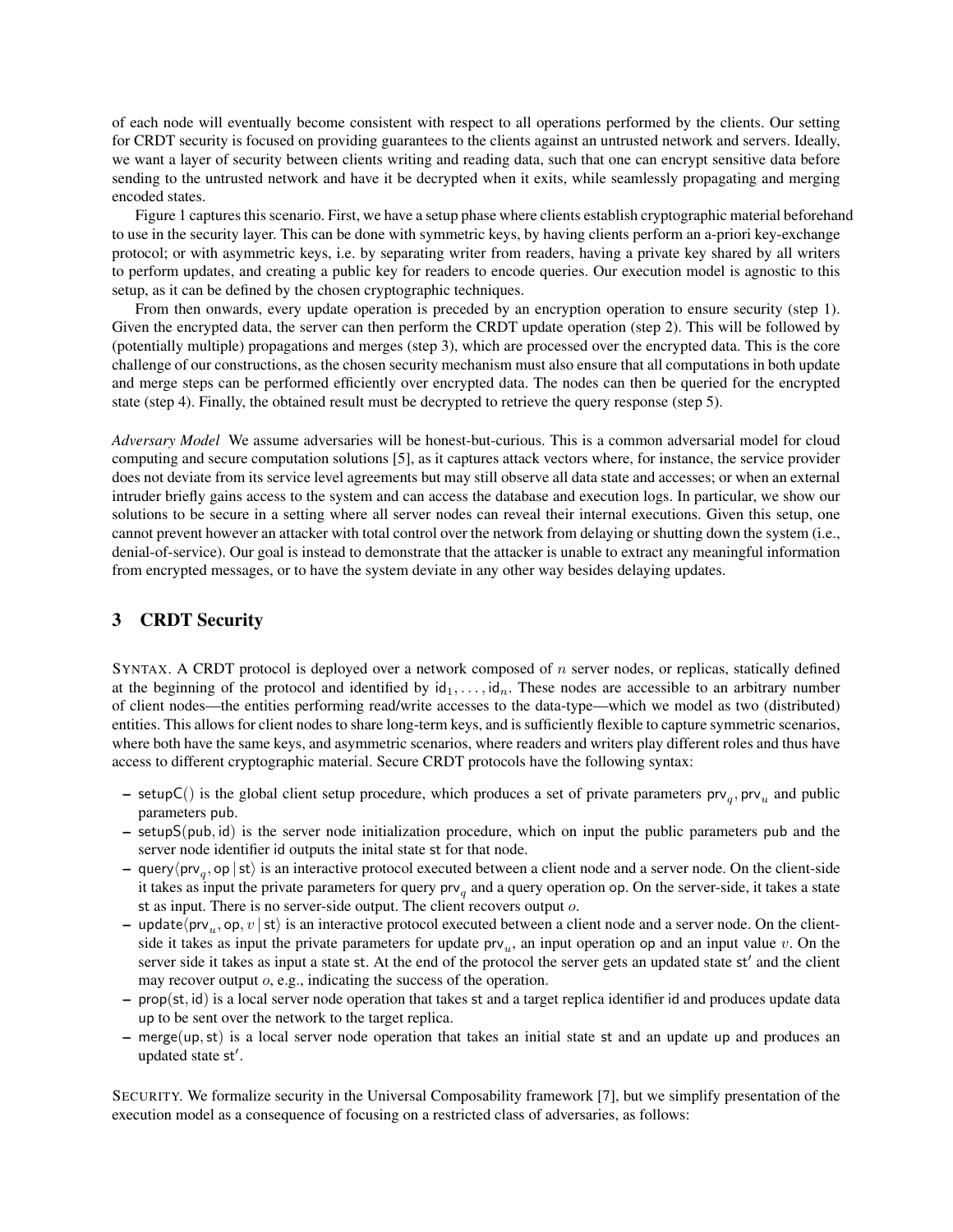- We consider an honest-but-curious adversary with adaptive corruptions: the attacker will attempt to break system confidentiality by observing messages passed in the system and internal server states, but it does not have full control over any of the entities of the system (e.g., causing them to send arbitrary messages), nor does it have full control over the communication channels, which we assume to be authenticated.
- To guarantee confidentiality and correctness are preserved for any possible scheduling of CRDT operations we allow the adversary to control the sequence of operations, namely the interactions between server nodes and the points at which clients provide inputs and receive outputs from the system at different server nodes. This essentially means that we adopt an asynchronous execution model and allow the attacker to control the message scheduling.
- For simplicity, we restrict the adversary's scheduling capabilities when it comes to the query and update subprotocols, and assume that they are atomic in the execution model; the attacker receives an execution trace  $t$  whenever one of them is run between a client and a server. However, all our results for concrete protocols hold in the more general execution model where the attacker could also arbitrary schedule the intermediate messages of query and update.

As in standard UC, the correctness and security of the protocol are specified via an ideal functionality which we introduce next.

IDEAL FUNCTIONALITY. The ideal functionality  $\mathcal F$  is shown in Figure 2. It is parametrised by an algorithm correct and a leakage function  $\mathcal{L}$ , and it maintains a log  $L$  of all operations carried out over the CRDT.

The correct algorithm can be used to specify arbitrary concurrency semantics [21] for the CRDT: whenever the environment provides an input via write, or reads a value via read, the functionality computes the correct client-side result that should be observed by the environment by computing correct( $L$ ) over the entire history of operations carried out over the CRDT. The history of operations is accumulated in a numbered list  $L$  (implemented here as a set) and includes both the input/output operations carried out by the environment  $Z$  and the scheduling of state merges between replicas specified by the adversary  $S$ . The latter are specified via two commands: snap allows  $S$  to commit to a point in the global history where a snapshot of the state of replica i is sent to replica j, whereas the set command allows  $S$ to register into the global log the merge into the state of replica  $j$  of the oldest available snapshot. The restriction of using the oldest replica snapshot limits the power of the simulator so that it is not able to instruct the functionality to forget commands to propagate the state from one replica to another: it can only delay the time at which that snapshot of the state is merged. Secure CRDTs therefore need to be consistent with this scheduling restriction, which in most cases is achieved by relying on standard authenticated channels between server nodes.

The leakage function  $\mathcal L$  allows the adversary  $\mathcal S$  to obtain leakage from the global trace. A fully secure CRDT will reveal only how many operations the environment carried out, plus the sizes of inputs and outputs to these operations. Weaker security definitions can be obtained by revealing to  $S$  more information about which operations were carried out and partial leakage of the input/output values themselves, such as equality patterns. For conciseness throughout the paper, when describing specific leakage functions, these will detail the additional leakage over this baseline, i.e.  $\mathcal{L}(L) = \epsilon$  reveals how many operations the environment carried out, and sizes of inputs parameters and output values.

We will later demonstrate how CRDT solutions can be constructed with this baseline leakage, as well as exemplify how specific protocols can rely on some leakage to achieve improved performance.

Note that by defining correct behaviour as a function of the whole history our functionality permits specifying the strong convergence requirements of CRDTs via the UC-security requirement. Confidentiality follows from the fact that the adversary/simulator can control the sequence of server node interactions, but it obtains no information about the client inputs other than what is specified by the leakage functions.

SECURITY MODEL. Figure 3 shows the simplified execution model for our UC security definition. As usual, we consider an environment  $\mathcal Z$  that will collaborate with adversary  $\mathcal A$  to distinguish the real world from an ideal world where it interacts with a simulator S. In both worlds,  $Z$  can call oracles write and read to trigger client actions on the CRDT. In the real world these actions map to client updates and client queries to a CRDT replica. As previously mentioned, we consider these to be atomic in the execution model for simplicity: the update/query protocols are executed and then the attacker can retrieve the execution trace.

Furthermore, in the real world, environment  $Z$  can control the sequence of prop and merge operations between server nodes via adversary A. Rather than requiring protocols to explicitly rely on a hybrid authenticated channel functionality, and since we are dealing with honest-but-curious adversaries, we simplify the execution model by exposing two oracles to  $A$  that directly map to these operations and impose that values output by the propagate oracle are delivered to merge in the correct order.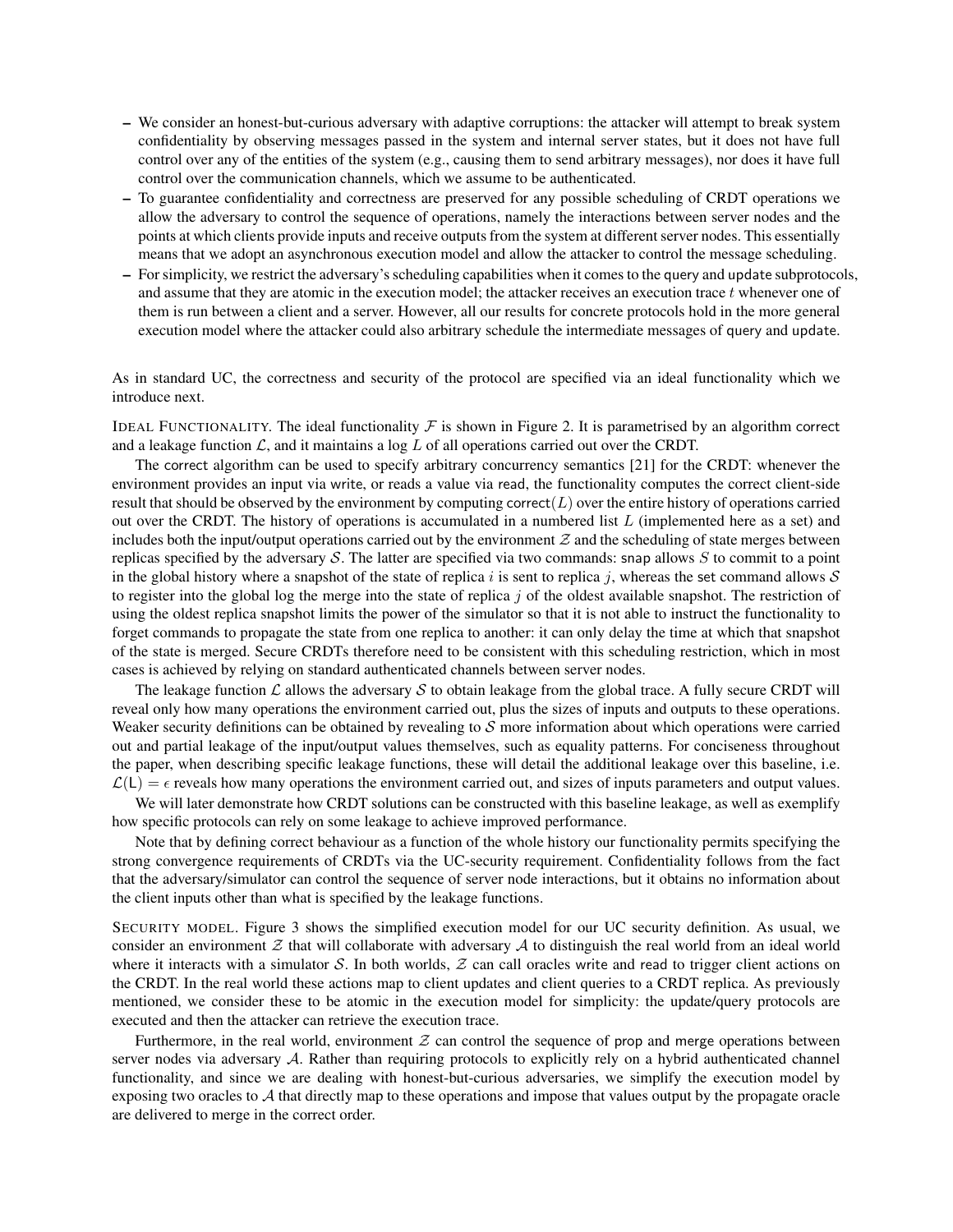| Environment $Z$ interface                                                  |                                                                                    |  |  |  |  |
|----------------------------------------------------------------------------|------------------------------------------------------------------------------------|--|--|--|--|
| proc read(id, op):                                                         | <b>proc</b> write(id, op, $v$ )):                                                  |  |  |  |  |
| $c \leftarrow c + 1$                                                       | $c \leftarrow c + 1$                                                               |  |  |  |  |
| $L \leftarrow L \cup \{(c, \text{read}, \text{id}, \text{op})\}$           | $L \leftarrow L \cup \{(c, write, id, op, v)\}\$                                   |  |  |  |  |
| $r \leftarrow$ correct(L)                                                  | $r \leftarrow$ correct(L)                                                          |  |  |  |  |
| Return $r$                                                                 | Return $r$                                                                         |  |  |  |  |
| Adversary $S$ interface                                                    |                                                                                    |  |  |  |  |
|                                                                            | <b>proc</b> set( $id_i$ , $id_j$ ):                                                |  |  |  |  |
| <b>proc</b> snap( $id_i$ , $id_j$ ):                                       | $c \leftarrow c + 1$                                                               |  |  |  |  |
| $c \leftarrow c + 1$                                                       | $C \leftarrow \{\hat{c} \mid (\hat{c}, \text{snap}, \text{id}_i, \text{id}_i) \in$ |  |  |  |  |
| $L \leftarrow L \cup \{(c, \text{snap}, \text{id}_i, \text{id}_j)\}\cup\}$ |                                                                                    |  |  |  |  |
|                                                                            | If $C \neq \emptyset$ :                                                            |  |  |  |  |
| $proc$ leak $()$ :                                                         | $\hat{c} = \min(C)$                                                                |  |  |  |  |
| Return $\mathcal{L}(L)$                                                    | $L \leftarrow L \cup \{(c, \text{set}, \text{id}_i, \text{id}_j, \hat{c})\}$       |  |  |  |  |
|                                                                            | $L \leftarrow L \setminus \{(\hat{c}, \text{snap}, \text{id}_i, \text{id}_j)\}\$   |  |  |  |  |

Fig. 2. Ideal functionality  $\mathcal F$ .  $\mathcal F$ . setupS sets L to  $\perp$  and c to 0.

The fundamental difference between real and ideal world is that the real world will be executing and displaying the protocol  $\Pi$  on the different nodes, while the ideal world will be displaying the interface  $\mathcal F$  of read and write. Messages exchanged in the network will instead be emulated by a simulator S, whose only interaction with F is via its snap, set and leak commands.  $S$  is also responsible for presenting a consistent replica state upon corrupt. The concrete security goal is to show that the distribution of output bit b produced by  $Z$  is essentially the same in both worlds.

The intuition behind this security definition is that, for any secure CRDT protocol, a real world adversary cannot influence the system beyond refusing to transmit state transitions (denial-of-service), and gains no information other than what is concretely specified by our leakage functions. This is because the real world trace can be simulated without access to non-leaked internal values of  $F$ , by a simulator that can only control the schedule of server node interactions.

| Game Real $_{\Pi,\mathcal{Z},\mathcal{A}}(n)$ :<br>$T \leftarrow \epsilon$ ; For $i, j \in [n] : p_{i,j} \leftarrow [$                                                                                                                                                                                                                     | $Oracle$ corrupt $(id)$ :<br>Return st <sub>id</sub>                                                                                                                               | <b>Game</b> Ideal <sub><i>F</i></sub> , <i>g</i> , <i>g</i> ( <i>n</i> ):<br>$\mathcal{F}.\mathsf{setupS}()$             |
|--------------------------------------------------------------------------------------------------------------------------------------------------------------------------------------------------------------------------------------------------------------------------------------------------------------------------------------------|------------------------------------------------------------------------------------------------------------------------------------------------------------------------------------|--------------------------------------------------------------------------------------------------------------------------|
| $(\text{prv}_a, \text{prv}_u, \text{pub}) \leftarrow \$ \ \Pi.\text{setupC}()$<br>For id $\in$ $[n]$ : $st_{id}$ $\leftarrow$ $\overline{H}$ . setupS(pub, id, $n)$ Oracle trace():<br>$b \leftarrow \$ \mathcal{Z}^{\mathcal{A}, \text{write}, \text{read}} (\text{pub}, n)$                                                              | Return $T$                                                                                                                                                                         | pub $\leftarrow$ <i>s</i> $S$ setup $(n)$<br>$b \leftarrow$ <i>s</i> $Z^{S, \text{write}, \text{read}}$ (pub, <i>n</i> ) |
| <b>Oracle</b> write(id, op, $v$ ):<br>$\langle o \,   \, \mathsf{st}_\mathsf{id} \rangle_t \leftarrow \!\!\! \ast \; \varPi.\mathsf{update}\langle \mathsf{prv}_u, \mathsf{op}, v \,   \, \mathsf{st}_\mathsf{id} \rangle \; \; p \leftarrow \!\!\! \ast \; \varPi.\mathsf{prop}(\mathsf{st}_i, j)$<br>$T \leftarrow T    t$<br>Return $o$ | <b>Oracle</b> prop $(i, j)$ :<br>$p_{i,j} \leftarrow p_{i,j}    [p]$<br>Return p                                                                                                   | <b>Oracle</b> write(id, op, $v$ ):<br>$o \leftarrow \mathcal{F}$ .write(id, op, v)<br>Return $o$                         |
| Oracle $read(id, op)$ :<br>$\langle o   \cdot \rangle_t \leftarrow \$ $\Pi$ query $\langle \text{prv}_a, \text{op}   \text{st}_{\text{id}} \rangle$<br>$T \leftarrow T    t$<br>Return $o$                                                                                                                                                 | <b>Oracle</b> merge $(i, j)$ :<br>$p \leftarrow$ head $p_{i,j}$<br>$\mathsf{st}_i \leftarrow \$ \Pi.\mathsf{merge}(\mathsf{st}_i, p)$<br>$p_{i,j} \leftarrow \text{tail } p_{i,j}$ | Oracle read $(id, op)$ :<br>$o \leftarrow \mathcal{F}$ . read(id, op)<br>Return $\alpha$                                 |

Fig. 3. Real and Ideal security games. In the real world (left), A has access to oracles corrupt, trace, prop and merge. In the ideal world (right),  $S$  has access to the adversarial interface of  $F$ .

Definition 1. *Let* n ∈ N*. Let* F *be an ideal functionality, and let* Π *be the corresponding CRDT protocol. We say that* Π *realises* F *if there exists a simulator* S *such that, for any environment* Z *and adversary* A*,*

$$
\mathsf{Real}_{\Pi,\mathcal{Z},\mathcal{A}}(n) \approx \mathsf{Ideal}_{\mathcal{F},\mathcal{Z},\mathcal{A},\mathcal{S}}(n)
$$

CORRECTNESS AND RELATION TO CRDT CONCURRENCY SEMANTICS. Our ideal functionality can also be used to give a crypto-style definition of correctness for CRDT protocols. Indeed, we can take correct to be the algorithm that implements the concurrency semantics for a given CRDT as in [21].

Concurrency semantics of a CRDT can be seen as a function sem :  $O \rightarrow (\prec) \rightarrow V$ , where:

- $-$  O is a set of client update operations on the entire CRDT that is known to a given replica. Each element in this set is of the form  $o_{i,j}$ , indicating that update operation  $o$  occurred in replica i and this was the j-th update operation in this node.
- $-$  ( $\prec$ ) is a partial order on the operations in O capturing the *happens-before* causality notion [15]:  $o_{i,j}$  ≺  $o_{k,l}$  holds if and only if, when replica k processed its l-th client update, it had received information depending on the  $j$ -th update at replica i.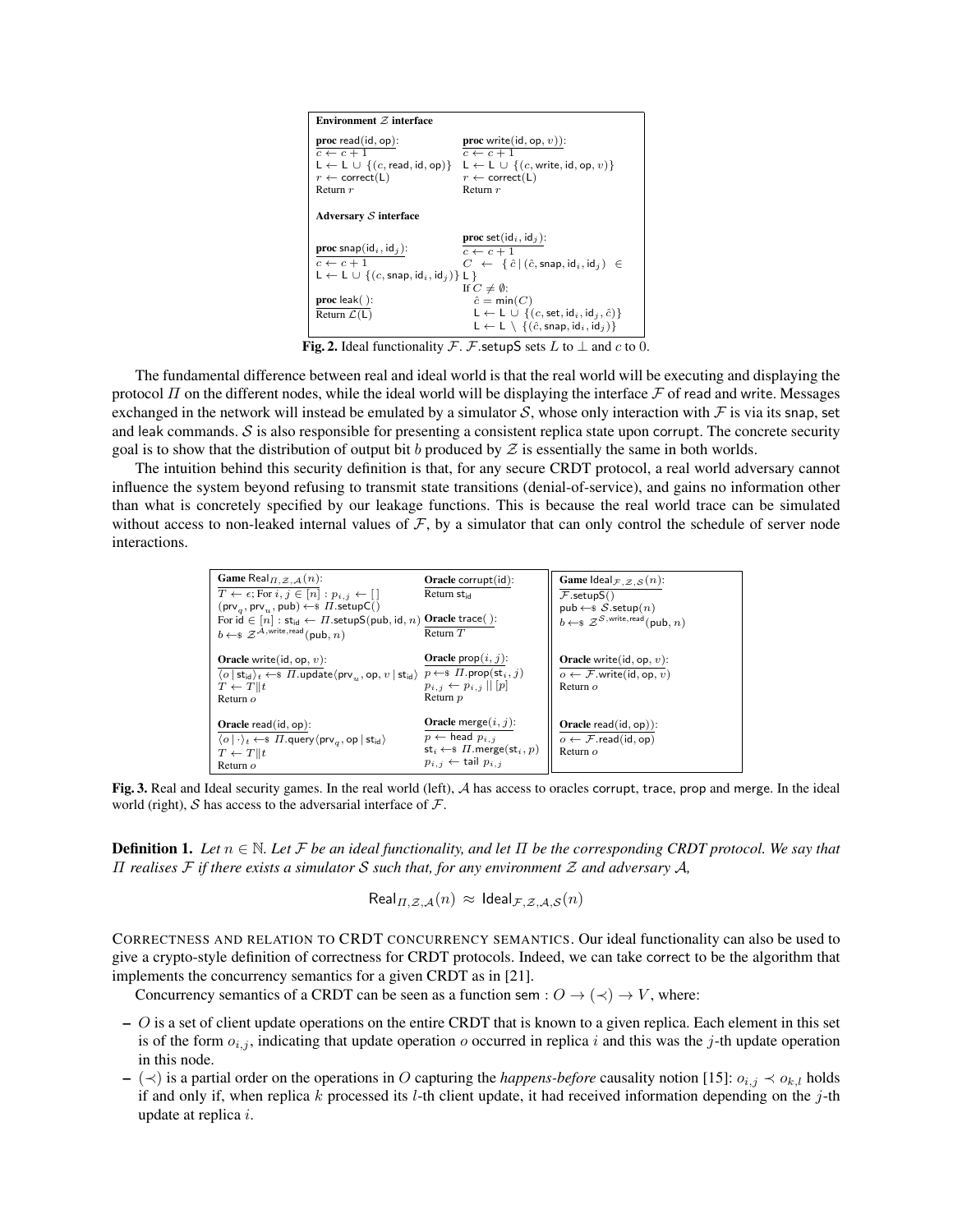$-V$  is the set of possible CRDT read values.

When client update operations may return immediate feedback to the caller, e.g., to indicate success or failure of the operation, then usually this is expressed as a predicate inv that takes the current replica state and update operation and determines the validity of the update operation.

Given sem and inv it is easy to see that one can define an algorithm correct that exactly matches these concurrency semantics: correct first computes O and  $(\prec)$  from the global history recorded by F and then uses sem and inv to compute the value that should be observed by the client. Then, a CRDT protocol is correct in the sense of [21] if it securely emulates functionality  $F$  with *full* leakage.<sup>1</sup> To see this, suppose the protocol is incorrect. Then there exists an adversary that can drive the CRDT in the real world into a configuration that is inconsistent with the concurrency semantics, and hence with correct. However, no simulator can ever do this. It is also the case that a CRDT protocol securely emulates functionality  $\mathcal F$  with *full* leakage if it is correct in the sense of [21], making these definitions equivalent. To see this, observe that with full leakage we can have a trivial simulator that follows the protocol specifications to produce indistinguishable states and traces. In this case, the difference is only on the outputs of  $\Pi$  and correct. However, correct was defined according to sem and inv, so these are also the same.

#### 4 Secure CRDT Protocols

We now present several CRDT constructions that are demonstrably secure under the proposed security model. These designs can be seen as natural instantiations of CRDT solutions with a security layer ensuring confidentiality of stored data. The client will perform an encryption to protect sensitive information in update operations, and a decryption to successfully query the CRDT state. Replica-side states must merge efficiently, even when storing encrypted data.

Intuitively, the differences between constructions are dependent on the underlying functionality provided by the CRDT. For instance, registers perform no server-side computation over the stored values, so we can rely on a standard encryption scheme seamlessly. On the other hand, counters assume that the servers can perform arithmetic over the stored value, suggesting the value of using encryption schemes with homomorphic properties. This highlights the natural correlation between CRDT functionality and the necessary properties of the underlying security mechanism.

#### 4.1 Register CRDT

A register CRDT is a standard data structure holding a single value. Update operation replaces the register value, and query returns it. This is often a fundamental building block to more complex data structures, such as multi-value maps.

Register CRDTs are very simple data types, in which merge operations compare and maintain only the most recent version of the register. This means we have no computational requirements over the values maintained, and thus can rely on their encoded versions without disrupting their behavior. Concretelly, when a client wants to update the register, it encrypts it before sending to the server. When the client wants to read the register, it requests its encoding from the server and decrypts it to retrieve the plaintext value. Since no computations must be done by the servers on the register value, the CRDT runs seamlessly over encoded values.

Our protocol is described in Figure 4 and is as follows. We rely on a black-box standard register CRDT  $\Pi_{\text{reg}}$ , with operations for setupS, update, query, prop and merge, and on a standard encryption scheme Θ. The client generates and maintains symmetric key key. update calls  $\Theta$ . Enc to instead store the ciphertext in  $\Pi_{\text{reg}}$ . query retrieves the ciphertext from  $\Pi_{\text{reg}}$  and calls  $\Theta$ . Dec to obtain the original value.

SECURITY. We argue that our construction is a CRDT register with baseline leakage

Theorem 1. *If*  $\Pi_{\text{reg}}$  *is a correct CRDT, and*  $\Theta$  *is a IND-CPA encryption scheme, the construction in Figure 4 is a secure CRDT with leakage*

$$
\mathcal{L}_{\text{reg}}(\mathsf{L})=\epsilon
$$

Confidentiality is ensured by an encryption scheme, and correctness comes from the underlying CRDT. The full proof can be read in Appendix A, and the sketch is as follows.

The simulator  $S$  will initialize its parameters (a symmetric key), a trace status counter, and the emulated state of every replica. Whenever any operation is called on  $S$ , it will call  $F$  leak to obtain the list of environment operations

 $1$  By full leakage we mean the identity leakage function, revealing everything that occurred in the environment interface to the adversary.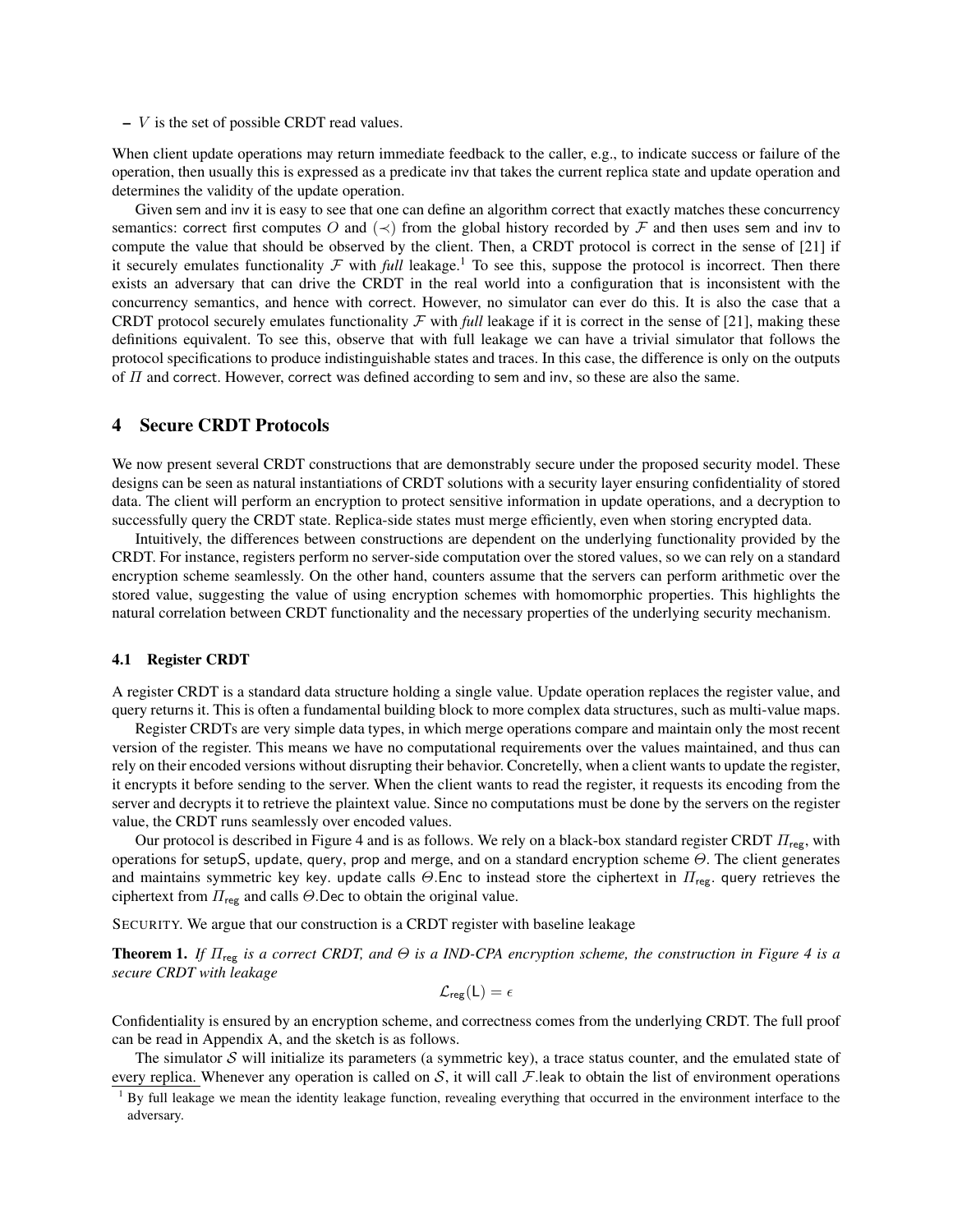| <b>Oracle</b> query $\langle \text{prv}_{a}, \text{op}   \text{st} \rangle$ :                            | $Oracle setupC()$ :                              |
|----------------------------------------------------------------------------------------------------------|--------------------------------------------------|
| $\langle c   \cdot \rangle_t \leftarrow \$ $\Pi_{\text{reg}}$ query $\langle op   st \rangle$            | key $\leftarrow$ $\theta$ . Gen $(1^{\lambda})$  |
| $r \leftarrow \Theta$ . Dec(prv <sub>a</sub> , c)                                                        | Return (key, key, $\epsilon$ )                   |
| Return $\langle r   \cdot \rangle_t$                                                                     |                                                  |
|                                                                                                          | <b>Oracle</b> setupS(pub, id, $N$ ):             |
| <b>Oracle</b> update $\langle$ prv <sub>u</sub> , op, v   st $\rangle$ :                                 | st $\leftarrow \Pi_{\text{reg}}$ . setupS(id, N) |
| $c \leftarrow \in \Theta$ . Enc(prv <sub>n</sub> , v)                                                    | Return st                                        |
| $\langle \epsilon  $ st $\rangle_t \leftarrow \Pi_{\text{reg}}$ .update $\langle$ op, $c  $ st $\rangle$ |                                                  |
| Return $\langle \epsilon  $ st $\rangle_t$                                                               | Oracle $prop(st, id)$ :                          |
|                                                                                                          | Return $\Pi_{\text{reg}}$ prop(st, id)           |
|                                                                                                          |                                                  |
|                                                                                                          | Oracle merge $(up, st)$ :                        |
|                                                                                                          | Return $\Pi_{\text{rec}}$ merge(up, st)          |

Fig. 4. Construction of Secure register from standard encryption scheme  $\Theta$ .

and their length, and update its view for the operations not yet processed (accounted by the trace status counter). This will be a common behavior pattern for secure CRDT simulators, as presenting indistinguishable views for prop, merge, trace and corrupt follows the same simulation strategy: emulate environment operations according to what is given by  $F$ .leak, then follow the protocol for the simulated states/traces. The protocol-specific nuances in simulation strategy are related to the processing of environment operations, which are as follows.

For every write operation, the simulator  $S$  receives the size of the update and generates a dummy ciphertext (encrypts zeros) with the same length. Since these will be the messages stored in  $\Pi_{\text{reg}}$ , S has perfect information of its global log, and can call its trivial simulator to produce the associated execution trace and states. The proof is done in three hops.

- Hop 1 Instead of using the outputs of  $\Pi_{\text{reg}}$ , use an idealized structure for storing encrypted values and to present the output of read (decrypted before being returned). These games are identical given the correctness of  $\Pi_{\text{reg}}$ .
- Hop 2 Instead of using a structure with encrypted values, use a structure with plaintext values. These games are identical given the assumption that the CRDT behaves seamlessly over encoded values.
- Hop 3 Replace values on update operations by dummy encryptions. IND-CPA of  $\Theta$  will ensure that the difference between these games is negligible. We are now in a simulatable ideal world.

DISCUSSION. The cryptographic overhead of this security layer, considering widely available hardware acceleration of modern processors, is as minimal as one can expect to achieve: we require one key generation step at the start of the protocol, one encryption on update and one decryption on query.

We stress that this is only possible given that operations for managing replica states do not rely on any computation over the actual encrypted state. This suggests the potential of having highly scalable secure CRDT solutions when the protocol for ensuring consistency only relies on associated metadata (e.g. timestamps).

We can also further reduce the leakage of this CRDT by having the client pad updates to the maximum length of the register value, which is free if we are storing fixed length values.

### 4.2 Set CRDT

Set CRDTs present a slightly more complex problem, as internal operations require the servers to compute over stored values. Standard set CRDTs merge values by having the servers perform comparisons to maintain only unique elements. This suggests the need for equality comparison, a functionality for which cryptography presents multiple solutions. As such, our security layer will encrypt set values upon update, decrypt values when queries are performed, and replace (if necessary) server-side comparisons with equivalent operations on encrypted data.

Concretely, we denote CRDT set to be a data structure enabling update operations for adding (add,  $v$ ) and removing (rem,  $v$ ) elements to the set. This can then be queried using (cont,  $v$ ), which checks if  $v$  is in the set; and get, which retrieves the full set.

To demonstrate a feasible implementation, we instantiate our comparison-enabling security layer with a deterministic encryption scheme. This allows us to rely on any set CRDT in a black-box manner, as our encoded value comparison is seamless. Observe that this is for simplicity in presentation and not restrictive, as we can freely choose other implementations that enable comparisons, such as searchable encryption [3]. This extension entails replacing instances of comparison within the CRDT with the respective secure operations, and minimal changes to the proof.

Our protocol is described in Figure 5, and is very similar to the previous one. We rely on a black-box protocol of set CRDT  $\Pi_{\text{set}}$ , with operations for update, query, prop and merge, and on a deterministic encryption scheme  $\Omega$ . The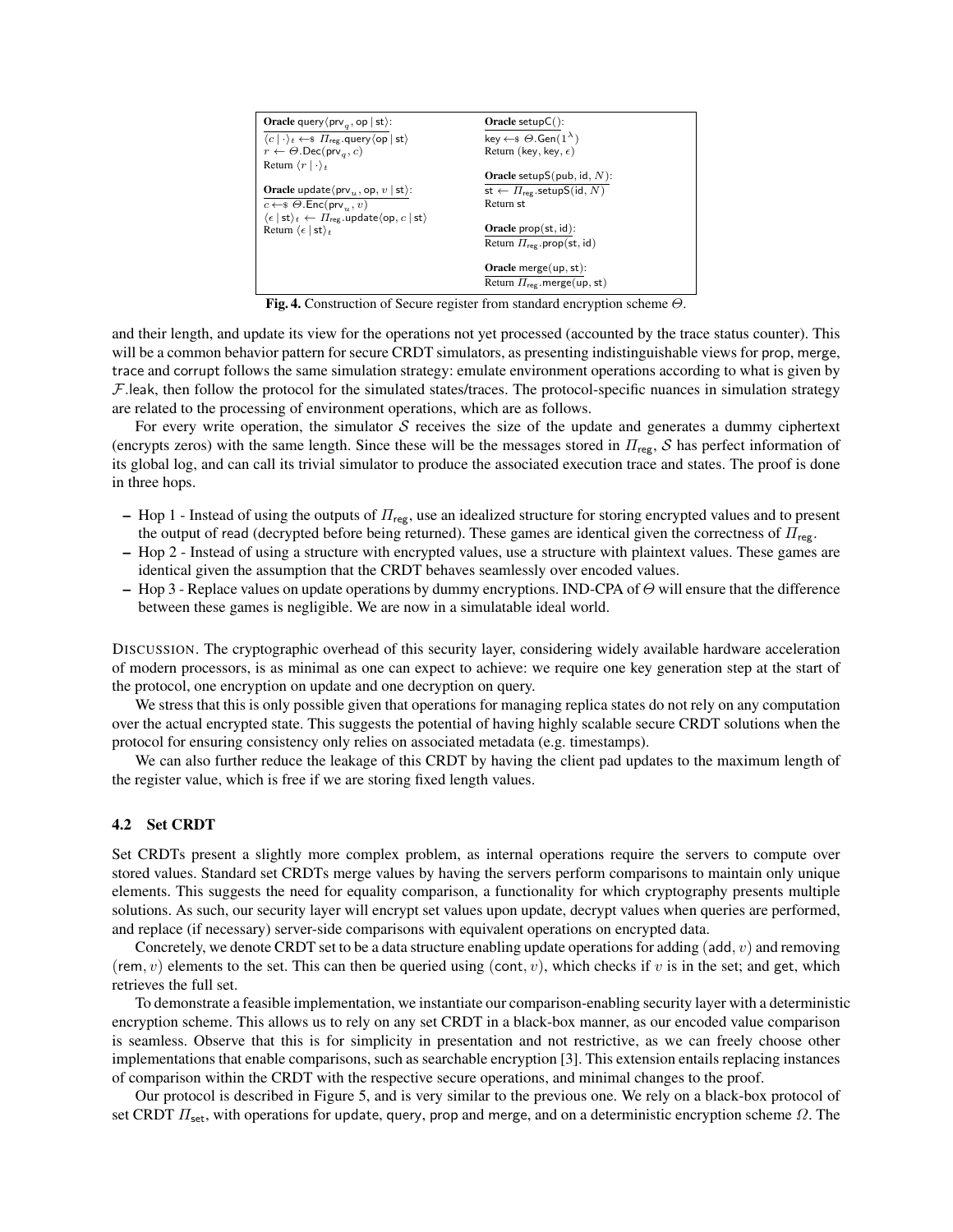client generates and maintains a symmetric key. update calls  $\Omega$ . Enc to instead store the ciphertext in  $\Pi_{\text{reg}}$ . query either performs a contains operation, with inputs op = cont and v, or retrieves the ciphertext from  $\Pi_{\text{reg}}$  and calls  $\Omega$ . Dec to obtain the set's full state.

| <b>Oracle</b> query $\langle \text{prv}_{a}, \text{op}   \text{st} \rangle$ :                                             | Oracle setup $C()$ :                               |
|---------------------------------------------------------------------------------------------------------------------------|----------------------------------------------------|
| If $op = (cont, v)$ :                                                                                                     | key $\leftarrow$ \$ $\Omega$ . Gen $(1^{\lambda})$ |
| cph $\leftarrow$ \$ $\Omega$ . Enc(prv <sub>a</sub> , v)                                                                  | Return (key, key, $\epsilon$ )                     |
| $\langle r   \cdot \rangle_t \leftarrow \Pi_{\text{set}}$ . query $\langle (\text{cont}, \text{cph})   \text{st} \rangle$ |                                                    |
| Else:                                                                                                                     | <b>Oracle</b> setupS(pub, id, $N$ ):               |
| $\langle$ cph $ \cdot\rangle_t \leftarrow \Pi_{\text{set}}$ . query $\langle$ op   st $\rangle$                           | st $\leftarrow \Pi_{\text{set}}$ .setupS(id, N)    |
| $r \leftarrow \Omega$ .Dec(prv <sub>a</sub> , cph)                                                                        | Return st                                          |
| Return $\langle r   \cdot \rangle_t$                                                                                      |                                                    |
|                                                                                                                           | Oracle $prop(st, id)$ :                            |
| <b>Oracle</b> update $\langle$ prv <sub>n</sub> , op, $v  $ st $\rangle$ :                                                | Return $\Pi_{\text{set}}$ . prop(st, id)           |
| $\mathsf{cph} \leftarrow \mathsf{\$} \Omega.\mathsf{Enc}(\mathsf{prv}_{\alpha}, v)$                                       |                                                    |
| $\langle \epsilon  $ st $\rangle_t \leftarrow \Pi_{\mathsf{set}}$ .update $\langle$ op, cph   st $\rangle$                | Oracle merge $(up, st)$ :                          |
| Return $\langle \epsilon  $ st $\rangle_t$                                                                                | Return $\Pi_{\text{set}}$ . merge(up, st)          |

Fig. 5. Construction of secure set from deterministic encryption scheme  $\Omega$ .

SECURITY. We argue that our construction is a CRDT set with additional write leakage of the operation, and of a synthetic label  $l_v$  for each stored/checked values v, allowing for the adversary to know when a duplicate is processed.

Theorem 2. *If* Πset *is a secure CRDT with full leakage, and* Ω *is a secure deterministic encryption scheme, the construction in Figure 5 is a secure CRDT with leakage*

$$
\mathcal{L}_{\text{write}}(\mathsf{L}) = (\mathsf{op}, l_v)
$$
  

$$
\mathcal{L}_{\text{read}}(\mathsf{L}) = (\text{cont}, l_v)
$$

*where*  $L_{\text{write}}$  *denotes the behavior of*  $L$  *for every* write *operation, and*  $L_{\text{read}}$  *denotes the behavior of*  $L$  *for every* read *operation for* op = cont*.*

SECURITY. The security reasoning is very similar to the one of the register: confidentiality is ensured by the encryption scheme (with leakage of duplicates), and correctness comes from the underlying CRDT. The full proof is structurally identical to the previous one, modulo simple extensions of write and read operations to parametrize for the different operations and a slight tweak on the simulator. To avoid redundancy, we explain the differences.

The simulator  $S$  will behave exactly like the one for the register, modulo the creation of dummy encryptions. It will maintain a table from labels to dummy encryptions, initialized empty. For read/write operations, the simulator receives a label (leakage): if it is not in the map, it will encrypt it with  $\Omega$ , and add it to the map, otherwise it reuses the previous one. This ensures that every different encryption in the system is replaced by a dummy encryption without breaking consistency in equalities. S can then have perfect information of the values stored in  $\Pi_{\text{set}}$ , and rely on its trivial simulator to emulate traces and states.

The proof sketch follows the same overall structure of the previous proof. The main difference is on the third hop, as the difference between these games can be established as negligible given a restricted indistinguishability security setting for deterministic encryption schemes [3]. Here, the adversary can also perform adaptive queries, but has pattern restrictions for repeated queries (to prevent trivial attacks), which are enforced by the simulator.

DISCUSSION. Similar to the register, regarding performance the cryptographic overhead imposed is minimal. Again, this is only possible with the assumption that operations do not rely on any computation over the encrypted values other than equality comparison.

Albeit not being able to directly retrieve the plaintext values, the leakage implies that rogue replicas have full knowledge of when an element that already exists in the set is removed, and of the results of all cont queries. To reduce this to have standard indistinguishability security, we must exclude all behaviors that require this equality comparison – which has communication and computation tolls – or have an implementation that relies on techniques for homomorphic equality comparison – which cannot be done black-box, and will naturally be less efficient than standard equality comparisons.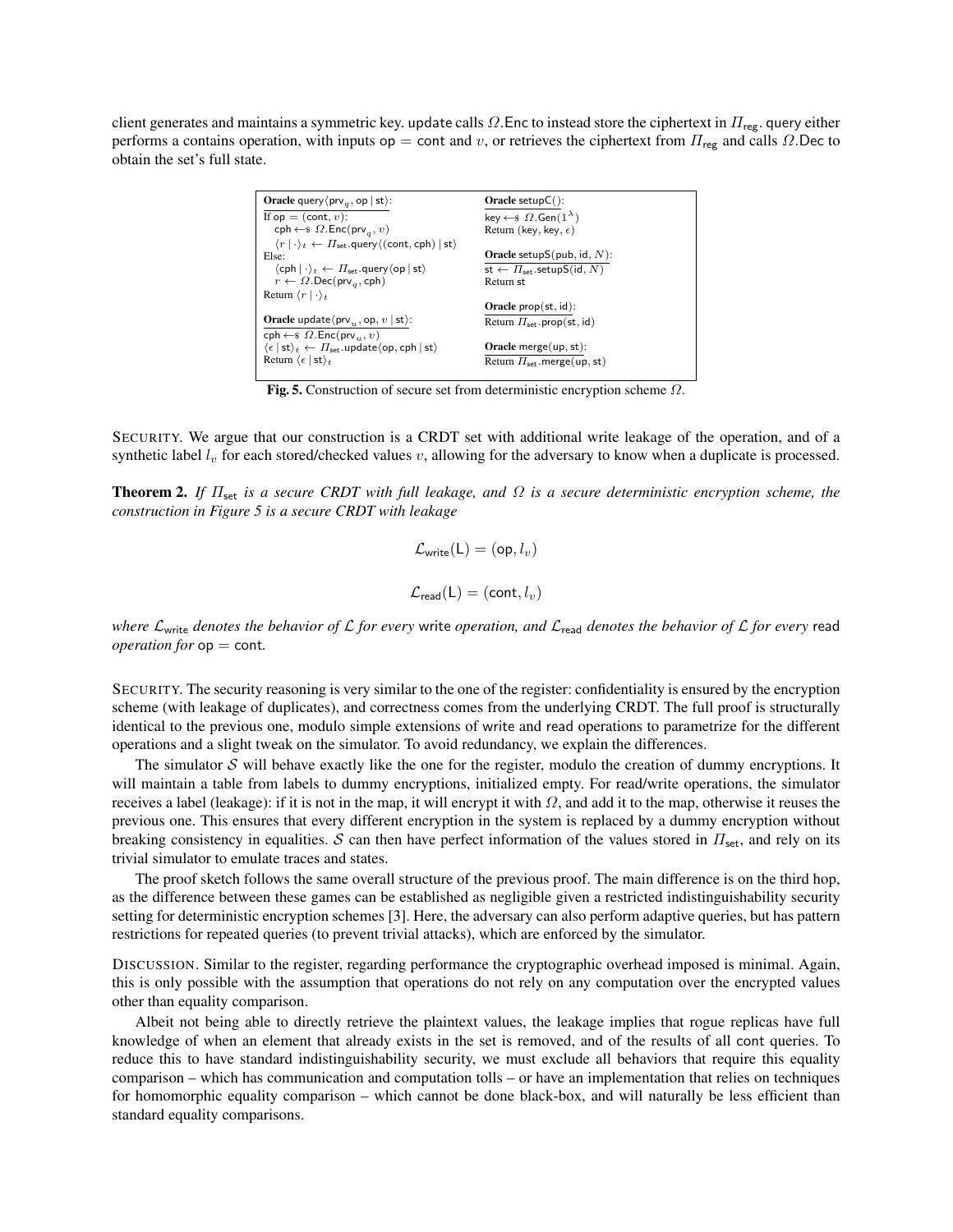#### 4.3 Counter CRDT

A counter CRDT is a numerical data structure that can be either incremented or decremented by an arbitrary amount, at any server on the network. The implementation of these data structures usually involves maintaining two counters per replica, one for increments and another for decrements. Update operations increment to the respective replica counter. These are compared upon merge and added upon query, to obtain the observed value.

For this secure CRDT protocol, we propose a transformation that removes the need for comparing counter values upon merge. This consists in the inclusion of a per-replica Lamport clock, stored in plaintext since it is not sensitive data, to establish partial ordering of events.<sup>2</sup>. This allows us to restrict the necessary computations on the encrypted counter to additions, which can be done over encrypted values if we instantiate our security layer with an additively homomorphic scheme.

Compared to the previous black-box proposals, this protocol requires some changes to the underlying CRDT. To argue that the resulting CRDT does not deviate from the correct behavior of a counter, we specify the concurrency semantics of our counter. Let  $\mathcal O$  denote the set of all update operations seen by the queried replica, and i integer values:

$$
\sum \{ \textsf{inc}(i) \, | \, \textsf{inc}(i) \in \mathcal{O} \} - \sum \{ \textsf{dec}(i) \, | \, \textsf{dec}(i) \in \mathcal{O} \}
$$

These concurrency semantics can be instantiated in our functionality syntax by defining correct<sub>ctr</sub>(L) as:

- Get the last identifier  $id_q$  and last operation in L. If that is  $(\cdot, \text{read}, \cdot, \cdot)$  return the baseline leakage  $\epsilon$  (no feedback on update).
- Construct sets C[id] as projections of  $(c, write, id, op, v)$  in L for all  $id \in N$ .
- Sequentially, for every  $(\cdot, \text{set}, \text{id}_i, \text{id}_j, c) \in L$ , copy all entries (write,  $\text{id}_k$ , op,  $v, c'$ ) in  $C[\text{id}_i]$  to  $C[\text{id}_j]$  such that  $c' < c$ , remove duplicates.
- Sum every  $(\cdot, \text{write}, \text{id}, \text{inc}, v) \in C[\text{id}_a]$ , subtract the sum of all  $(\cdot, \text{write}, \text{id}, \text{dec}, v) \in C[\text{id}_a]$  and produce it as output.

Here, correct<sub>ctr</sub> is simply reconstructing and computing on the local view of the replica at the time of the operation: i. collect all update operations seen by each replica; ii. complete the view with merges taken from previous snapshots; iii. sum all operations to produce the result. For concretess in our proofs, we will demonstrate correctness of the counter CRDT based on this correct<sub>ctr</sub>(L), which we assume to adequately capture the concurrency semantics of counters specified in [21].

Concretely, our protocol is an adaptation of the state-based CRDT counter (Specification 7) in [25], generalised to allow for arbitrary increments and decrements. Our only functional tweak is in the behavior of merge, where we use a per-replica operation count to establish freshness in updating the counter. Afterwards, given that all replica-side operations on the counter are additions, we can again overlay security using an additively homomorphic encryption scheme  $\Delta$ , encrypting inputs, decrypting outputs, and allowing replicas to perform additions. Our protocol is detailed in Figure 6, where  $C_p$  and  $C_n$  respectively store the positive and negative increments observed in each replica, as well as the counter for each increment (e.g.,  $C_p[\text{id}].$ cph represents the encrypted positive increment of replica id, while  $C_p$ [id].ts represents its counter).

SECURITY. We argue that our construction is a secure CRDT counter with additional leakage of the operation, i.e.

**Theorem 3.** *If*  $\Delta$  *is an IND additively homomorphic encryption scheme, the construction of*  $\Pi_{\text{ctr}}$  *described in Figure* 6 *is a secure CRDT with leakage*

$$
\mathcal{L}(\mathsf{L})=\mathsf{op}
$$

The full proof can be read in Appendix B, and the proof sketch is as follows. Security is ensured by the underlying homomorphic encryption scheme, and allows the leakage of the operation being performed at update. This will ensure confidentiality, as well as the capability to perform correct additions over ciphertexts. Per-replica timestamps will ensure the same verifications as the ones in the original specification of [21], enforcing the expected behavior defined by correct<sub>ctr</sub> $(L)$ .

The protocol-specific nuances of the simulator are as follows. For every write operation, the simulator  $S$  receives the operation and generates a dummy ciphertext (encrypts zero). These two values will be the trace of write operations. The trace of read operations is calculated according to the replica state.

 $2$  Considering our assumption that adversaries have full control over the network and scheduling of operations, this approach reveals no additional information.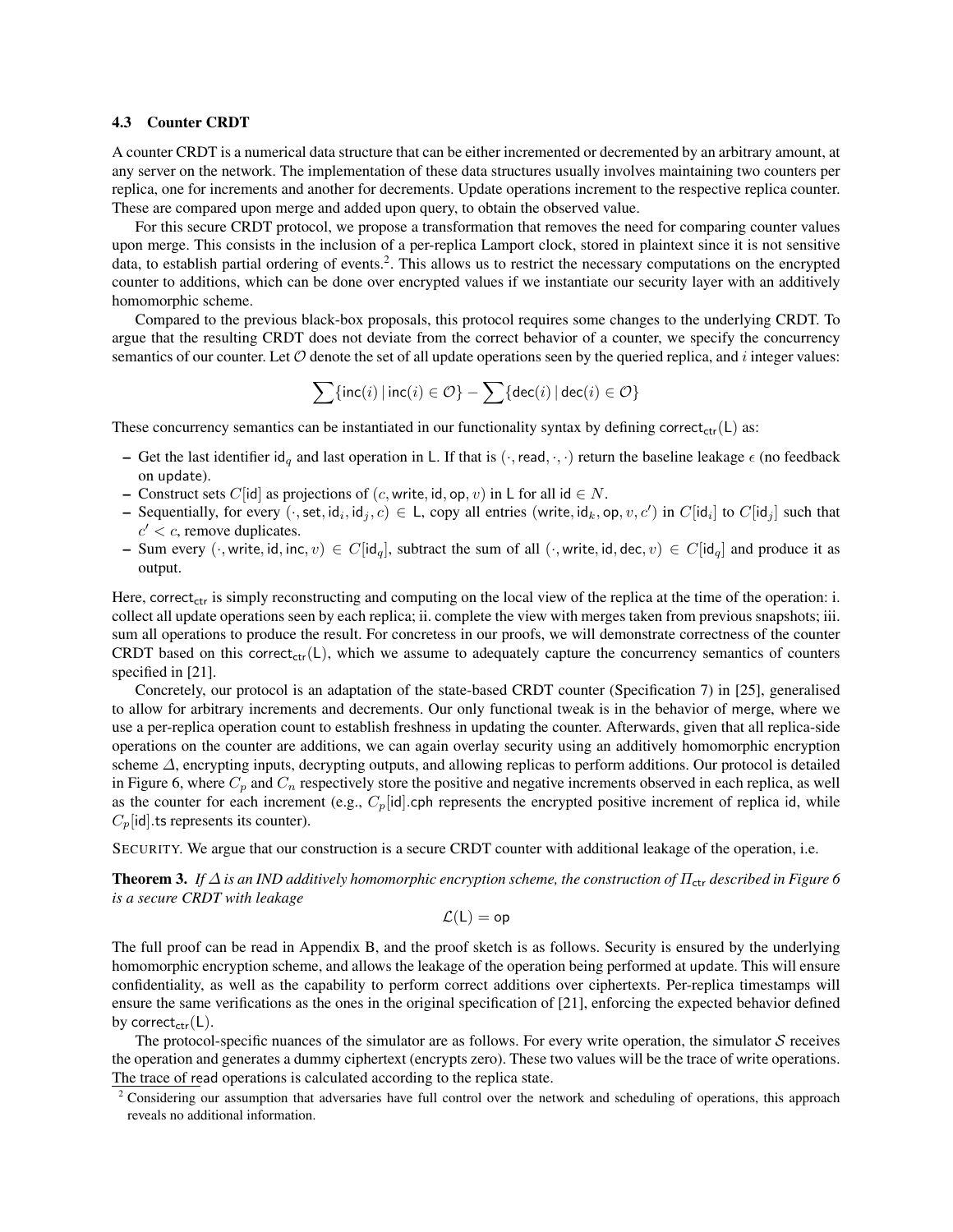

Fig. 6. Counter from additively homomorphic scheme  $\Delta$ 

- Hop 1 All operations are stored in a global log L. Read executes correct<sub>ctr</sub>(L) to produce the client output. This is possible from the construction and the correctness and additively homomorphic properties of ∆: on every oracle call we are updating L of id with the same operations reproduced on their respective states.
- Hop 2 Replace every client-side encryption with an encryption of the value 0. This can be done by the simulator (only requires the public key), and is indistinguishable from the previous hop, as the difference between these games is an instantiation of the indistinguishability game of ∆.

DISCUSSION. Our design explicitly reveals the operation being performed, for the replica to know which structure will receive the addition. Observe that we can reduce this leakage by having all write operations produce two ciphertexts, one for increments and one for decrements, where the client will simply encrypt 0 as the operation not being performed. This requires additional client-side computation (encryption), as well as larger update messages (both the ciphertexts must be sent).

#### 4.4 Bounded Counter

As an extension to the counter CRDT, Shapiro et. al. [24] suggest the value in enforcing numeric invariants over these distributed datatypes (e.g.,  $x \geq K$ ) for enforcing application correctness. CRDT counters enforcing such invariants are often designed following concepts from the escrow transactional model [19], where the difference between the actual value of the counter and its upper or lower bound is seen as a cumulative set of rights that enables said operations. For example, a counter of value N with lower bound 0 can be seen as having N rights, which are consumed as the counter is decremented, and created as the counter is incremented. These CRDT counters are known as Bounded Counters, and can perform five operations:

- value(), which returns the counter value.
- $inc(v)$ , which increments v to the value.
- dec $(v)$ , which decrements v to the value.
- rights(), which returns the local rights of the replica.
- tran( $v$ , id), which transfers  $v$  rights from the target replica to replica id.

All of these operations can fail, if the consequence of applying it breaks the underlying invariant; e.g., if a replica has 3 rights to a counter and is requested to transfer 5 to any other replica.

A natural implementation of the bounded counter is structurally similar to the counter, as the CRDT has to keep track of how many rights each replica has and how many it has sent/received. As such, on top of using comparisons and additions, it also has the server check the invariant. We can reduce the need for comparisons by instead using per-replica Lamport clocks (similarly to the previous protocol), which leaves additions and invariant checks. The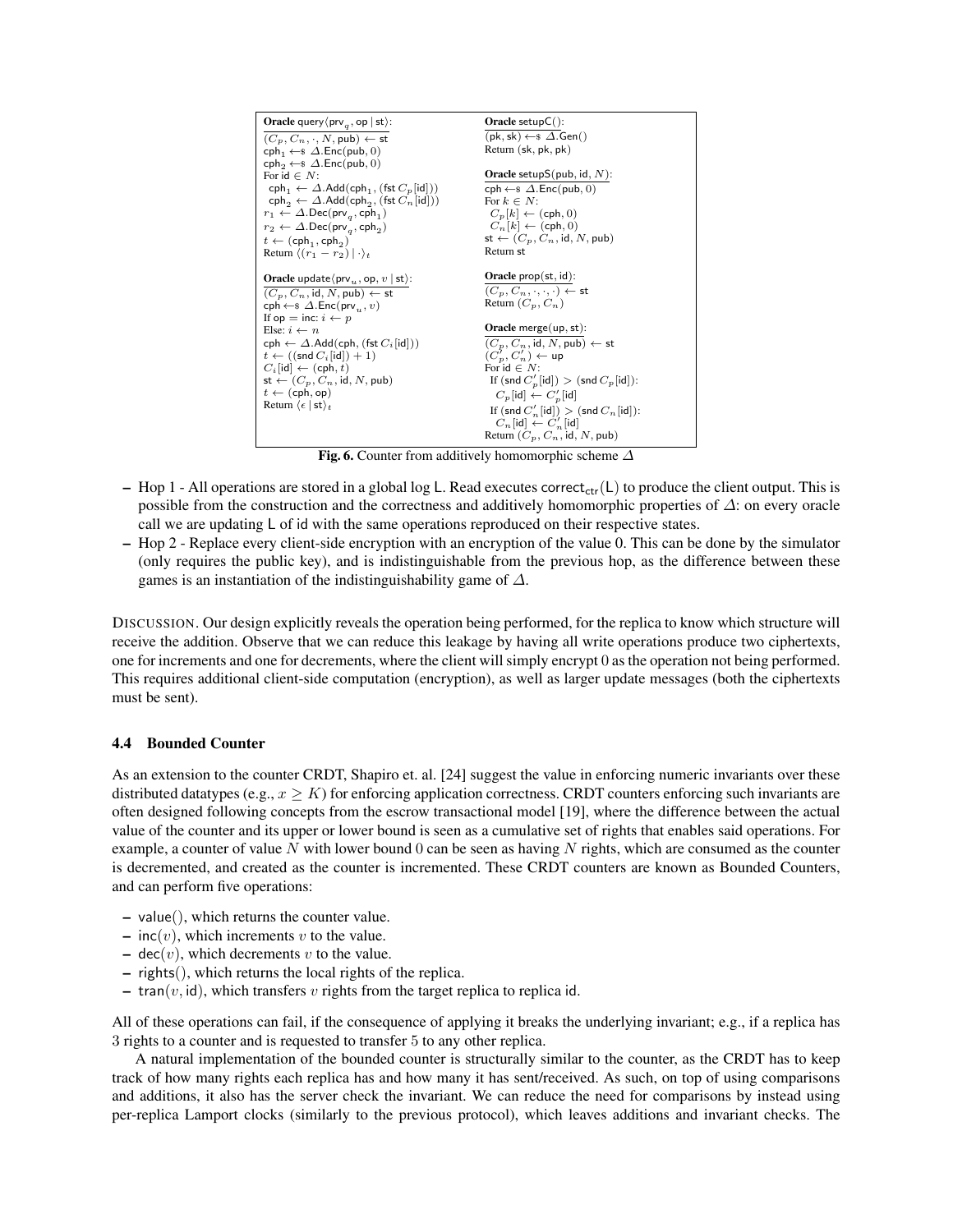concurrency semantics for the bounded counter are similar to the previous counter, with an additional step for verifying the invariant. We omit these for brevity.

Now observe that merges will never break the invariant, as each individual replica never adds (or subtracts) more than what it has the rights to. This means that all operations in which the invariant must be checked involve interaction with the client, allowing these to be off-loaded to the client. Given these transformations, the only remaining computations on encrypted values are additions, and again we can use an additively homomorphic encryption scheme.

Our transformation is similar to that of the counter. We build on the protocol of [2] and perform two main functional changes:  $(i)$  we use per-replica operation counters to establish freshness of updates (same as before), and  $(ii)$  upon updates, we delegate to the client the verification of the invariant. After this verification, the client sends an encryption of either the operation value (in case of success), or of a neutral element to the operation (in case of failure). This allows replica-side processing of both successful and unsuccessful operations without disclosing the result of invariant validation.

The techniques for adapting the protocol follow a very similar approach as the secure counter, with an added step of straightforward client-side invariant verification. For succinctness, we detail the full construction in Appendix C.

SECURITY. We argue that our construction is a secure bounded CRDT counter with additional leakage of the operation, and target replica for right transition (tran), i.e.

**Theorem 4.** *If*  $\Delta$  *is an IND additively homomorphic encryption scheme, the construction of*  $\Pi_{\text{bctr}}$  *is a secure CRDT with leakage*

$$
\mathcal{L}(\mathsf{L})=(\mathsf{op},\mathsf{id}_t)
$$

*where*  $(\cdot, id_t) \leftarrow v$  *for*  $op = \text{tran}$  *and*  $id_t = \epsilon$  *otherwise.* 

The security argument is similar to that of the previous counter, as the underlying encryption scheme allows for operations to transfer encryptions indistinguishable from dummy values. The main differences are that query now leaks the operation being performed op and, if tran $(v, id)$ , the replica id to which it is transferring to. update now contains two additional ciphertexts  $(\text{cph}_1, \text{cph}_2)$ , for client-side validation of the invariant.

The initialization stage is similar to the previous proof. For every write operation, the simulator receives the operation and the replica receiving the rights (if that is the case) but does not know the actual value. It will instead produce a new encryption of 0, to emulate the updated value, and add either to the increment, decrement, or to the replica receiving the value. The values presented in the trace are  $\text{cph}_1$ ,  $\text{cph}_2$  following the specifications of update, alongside the operation and the produced dummy encryption. For every read operation, the simulator will provide the two ciphertexts within the simulated replica state as trace, as well as the received operation.

Observe that designing our CRDT to send an encryption of the neutral value when the invariant fails allows us to conceal when an operation has no effect due to this restriction. Formally, this allows the simulator to present an indistingishable dummy ciphertext that can correspond either to the value or to 0. The proof is done in three hops, two similar to those of the previous proof and one additional to enforce the invariant. The proof sketch is as follows.

- Hop 1 All operations are stored in a global log L. Read parses over L to produce the client output, filtering operations that break the local invariant. The reasoning here is analogous to the previous proof (in the proposed construction, the operations filtered from L are also excluded by the client).
- Hop 2 Read executes correct<sub>bctr</sub>(L). The only difference here is that now we are exactly following the description of  $F$ , which means that we must also account for the global invariant. The argument for this hop is similar as the one in [2] regarding how the concurrent validations ensure not breaking the global invariant.
- Hop 3 Replace every client-side encryption with an encryption of value 0, just like the previous proof.

DISCUSSION. We can also reduce the leakage of both operations, but at a much steeper cost than the previous design. Hiding queries duplicates the size of replica-client messages, as the replica must now prepare and send 4 ciphertexts (two for value queries, and two for rights).

Hiding updates is possible via the same strategy as before, but if we do not want to reveal the replica receiving the rights, the client must now prepare  $N + 1$  encryptions instead of 1, encrypting the neutral value for parts of the state that must remain unchanged. The benefit is that we can now perform the same update operation on the replica-side without knowing if what occurred was an increment, decrement, or right transfer, and if the latter, to which replica the rights were transferred to.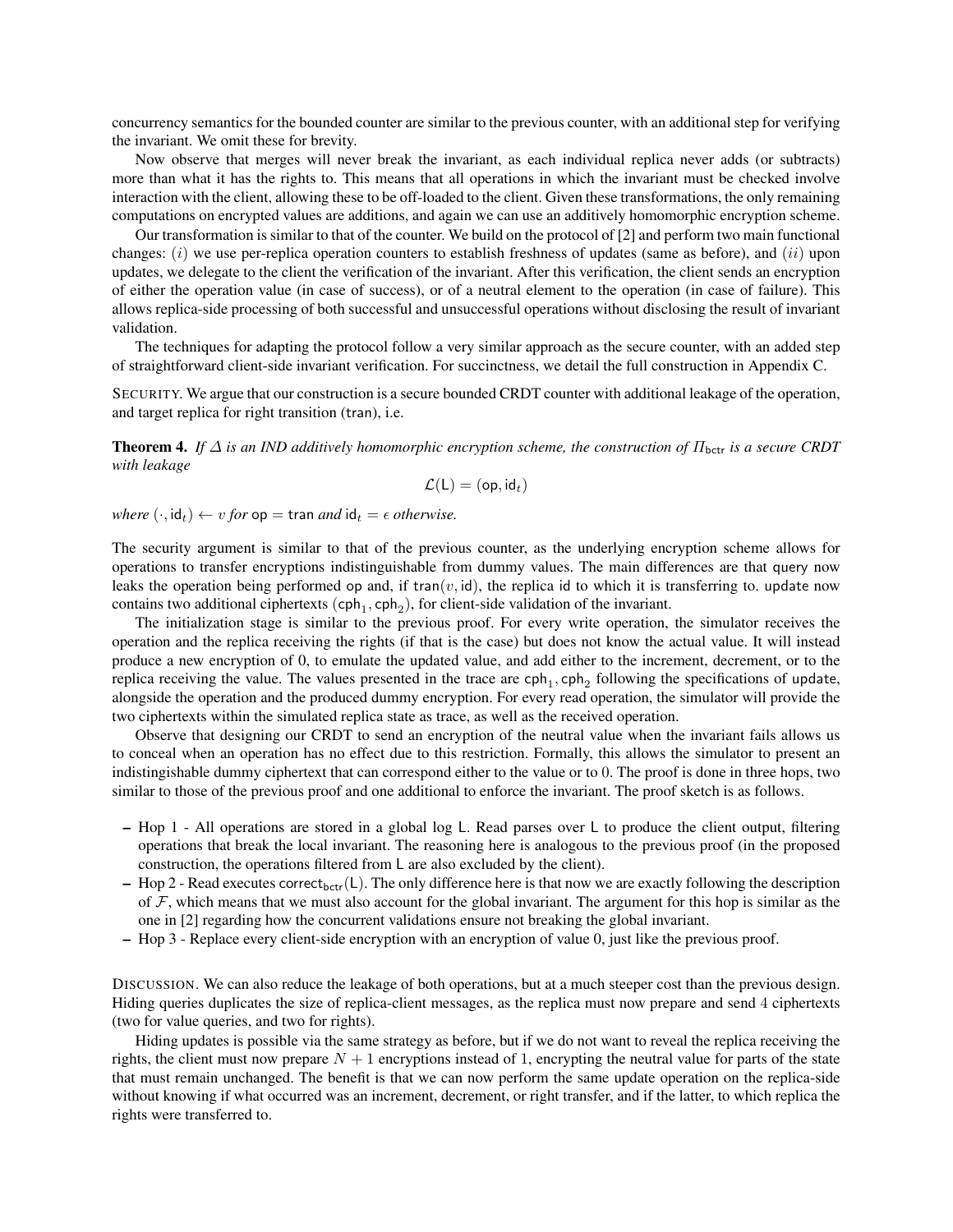### 5 Integration with AntidoteDB

We implemented a prototype version of our secure CRDT protocols, integrating them in AntidoteDB [1], a replicated NoSQL database that uses CRDTs as the data model. AntidoteDB's core is implemented in Erlang, while there are clients in multiple programming languages. As such, we adapted both an Erlang and Python clients to integrate our secure CRDT operations, and modified the Erlang core only when strictly necessary.

Concretely, for AntidoteDB's Register and Set CRDTs operations, we extended the client to encrypt/decrypt data before storage. Given that server-side operations are seamless over encrypted data, no adaptation of the server-side Erlang core is necessary. For the Counter and Bounded Counter CRDTs, it is necessary to modify both clients, to ensure consistency of arithmetic over encoded data. For the bounded counter, we further leveraged AntidoteDB's transactions to implement its logic, ensuring that the client maintains a consistent view of the state between read/write operations, and that there is no local concurrent operation that might compromise invariant verification.

Regarding cryptographic computations, we used AES-OFB with random IVs and a 128 bit key for standard encryption operations on the Register, AES-OFB with fixed IVs (to ensure determinism) and 128 bit key for the Set, and the Paillier cryptosystem with a 2048 bit key for both counters.

### 6 Experimental Evaluation

This experimental evaluation section aims to assess the performance and scalability overhead of our secure CRDT protocols, when compared to their non-secure versions. We performed two sets of experiments, micro-benchmarks that measure the latency and throughput of the operations of the different CRDTs designed, and macro-benchmarks that show how our secure version of AntidoteDB behaves with a realistic benchmark and in comparison with its original plaintext version.

Our experiments were performed in a cluster with seven machines, where two acted as servers and the others executed multiple clients in parallel. The server machines had an AMD EPYC 7281 16-core 2.1GHz CPU and 128GB of RAM each. Amongst the client machines, three had the same CPU and RAM of the server, while the other two had two Intel Xeon E5-2620 v2 6-core 2.1GHz CPU each and 64GB of RAM. With this setup we were able to saturate the servers with 128 clients in parallel. Communication between machines was done through a one gigabit network.

#### 6.1 Micro Experiments

To demonstrate the performance and scalability of our different secure CRDTs, we ran a micro-benchmark with our Python client, where clients execute operations in a closed loop for 2 minutes. For each CRDT, we ran multiple experiments, increasing the number of clients until the servers were saturated (from 8 to 128 clients). The size of data objects stored in maps and register was 2500 bytes. Results are presented in the form of *latency* × *throughput plots*, where the  $x$ -axis represents the throughput of the servers (i.e., the number of operations per second performed by the servers) and the y-axis exhibits the average latency, as observed by the clients. The successive dots in a line correspond to the results of experiments with an increasing number of clients.

Register CRDT. Figure 7 (left) compares AntidoteDB's plaintext Register CRDT and our secure version with a workload consisting of 50% reads and 50% writes. The results show that the two versions exhibit a similar behaviour, although the secure version has an overall higher latency and lower throughput. While the servers are not saturated, the latency of the plaintext and secure CRDT is similar, with around 7-8 milliseconds per operation respectively.

The servers start becoming saturated close to 2200 ops/s for the secure CRDT and 2500 ops/s for the plaintext version. This can be explained by the cryptographic expansion of the data in the secure version, which entails a larger amount of data processed and stored by the server. The small difference between the two suggests that very little overhead is imposed when considering the secure version of the Register CRDT.

Set CRDT. Figure 7 (right) shows the results for the secure set CRDT. For these results we used a 50% gets, 35% inserts, and 15% deletes benchmark. Again, results are very similar given the small adaptations necessary for the secure version. Indeed, at some points the secure set outperforms the plain version. This is justifiable due to small variations at the saturation point of AntidoteDB's servers, and suggests the minimal overhead of the security layer.

Counter CRDT. Figure 8 (left) shows the results obtained for the plaintext and secure counters. For these tests we used 33% reads, 33% increments, and 33% decrements. Naturally, the counter imposes a higher performance overhead than its Register and Set counterparts. This is a consequence of relying on cryptographic schemes enabling server-side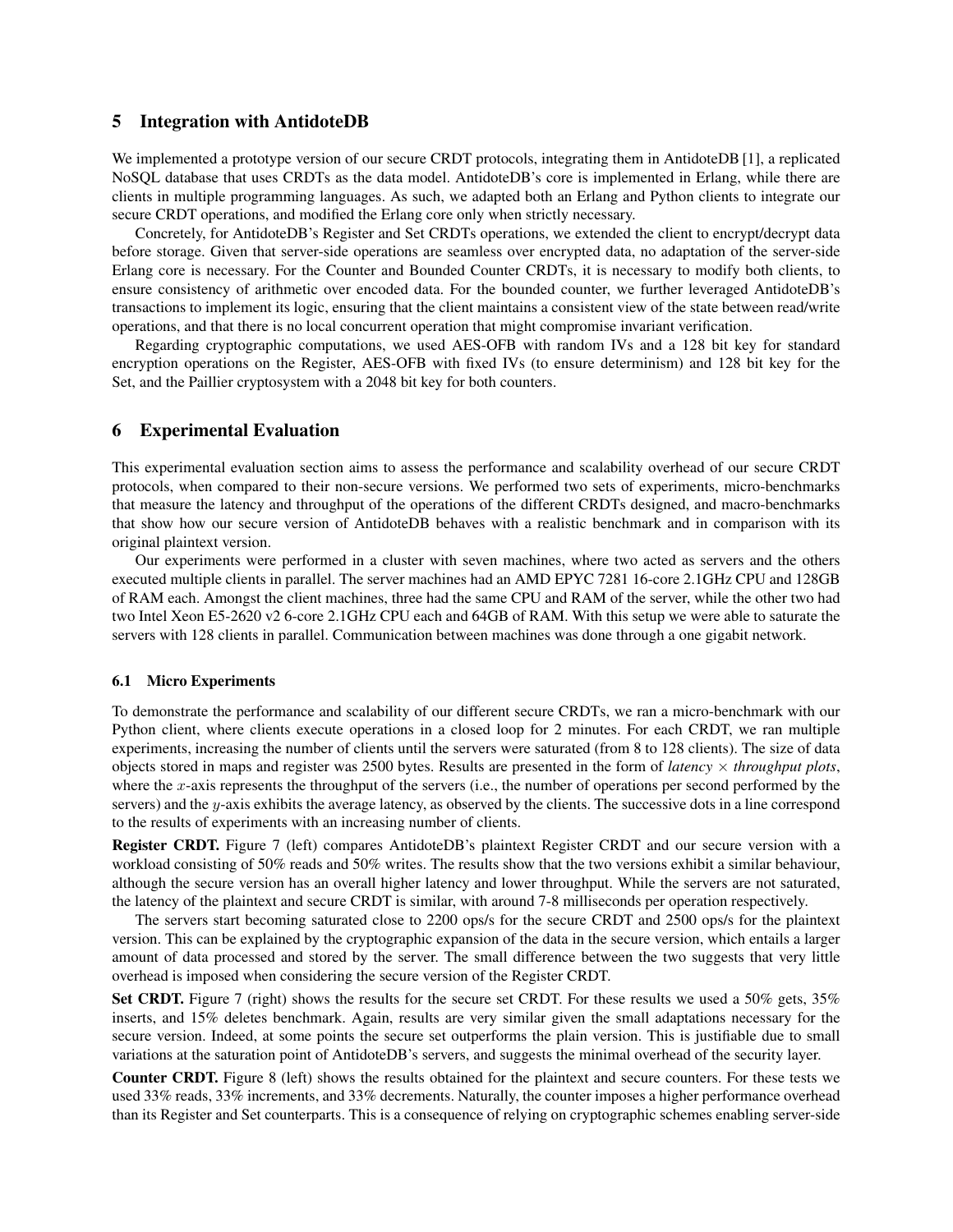

Fig. 7. Throughput/latency for the plaintext and secure versions of the Register CRDT (left) and Set CRDT (right.

arithmetic over encoded data, which are fundamentally richer in functionality than the previous examples. Results for the secure CRDT start at 127 ops/s and 57ms of latency, however latency quickly increases without any growth in throughput. The reason for this is that the server gets saturated quickly as it has to perform operations over encoded data (we note that for registers and sets, the servers only store the ciphered data, never executing operations other than comparison over that data). The plaintext version goes from 1250 to 3000 ops/s always with very small latency (from 6 to 33 ms).

Bounded Counter CRDT. Figure 8 (right) shows the results for the plaintext and secure bounded counter. Results are very similar to the ones of the secure counter, despite the additional step for invariant preservation. Results for the secure bounded counter start with 100 ops/s and 50ms latency, then they reach a throughput cap at 220 ops/s, at which point latency starts to increase at a very steep rate. The plaintext bounded counter scales well up to 1700 ops/s.



Fig. 8. Throughput/latency for the plaintext and secure versions of the Counter CRDT (left) and Bounded Counter CRDT (right).

Discussion Our experimental results support a natural and important trade-off for designing secure CRDT solutions: the cost of security is proportional to the requirements imposed to the cryptographic scheme. For Register and Set CRDTs, we were able to rely on standard cryptographic techniques, as little interaction was necessary with the encrypted data. On the other hand, if we require server-side computations over stored data, then richer cryptographic techniques are necessary, which impose different overheads in scalability.

Comparing client/server overheads, there are several aspects that should be noted. For registers and sets, clients do all cryptographic operations and the only overhead for servers come from the cryptographic expansion of stored data. Thus, the throughput achieved by systems storing encrypted data and plaintext data is similar, with only a small decrease of throughput on the former. For counters and bounded counters, the server has to execute operations over encrypted data (specifically, modular multiplications of large numbers, instead of normal additions), which imposes a non-negligible overhead. This has direct impact in the maximum throughput that a system with encrypted data can achieve.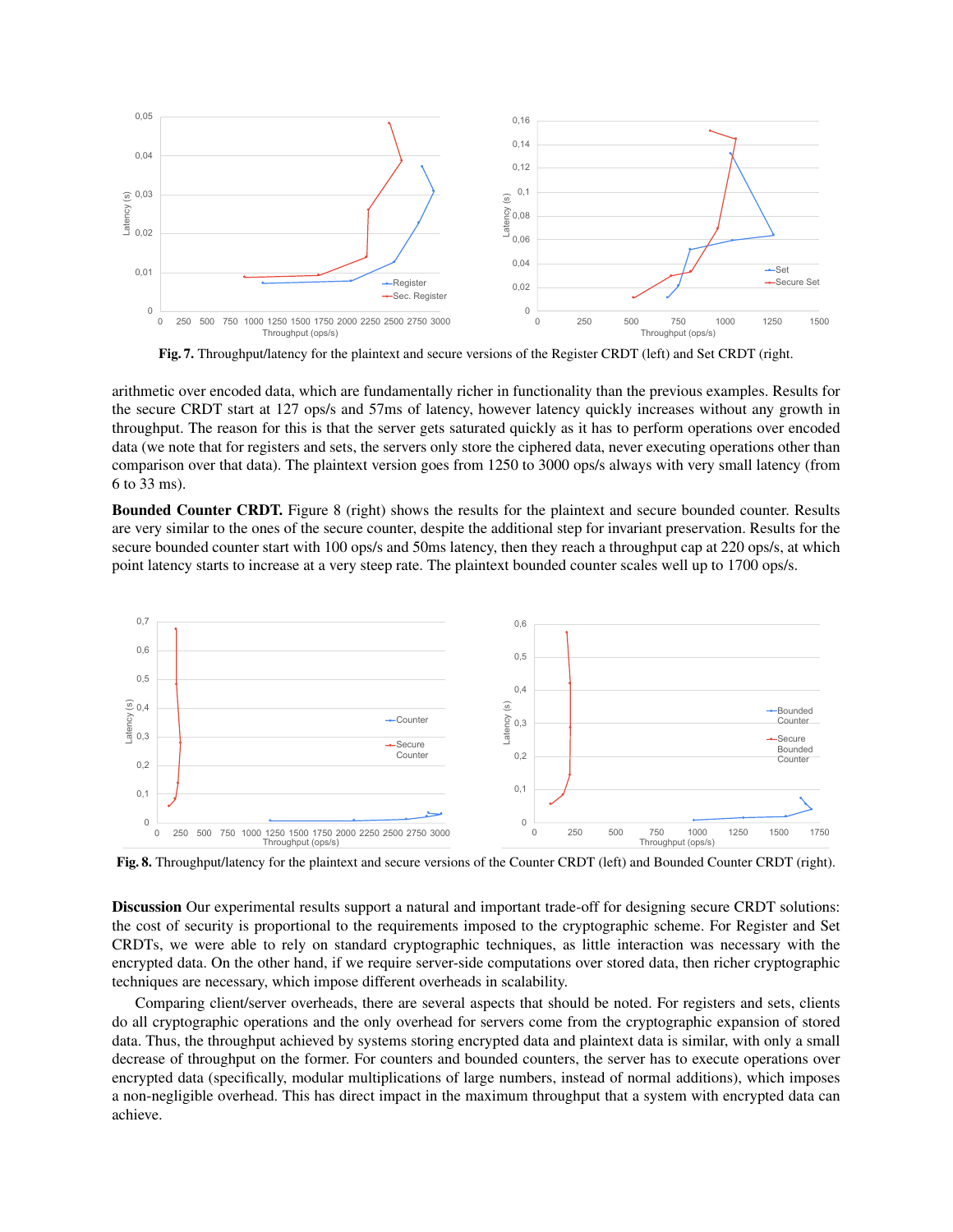#### 6.2 Macro Experiments

To demonstrate the performance and scalability of our secure CRDTs when supporting real-world applications, we performed additional experiments with FMKe [28], a medical benchmark based on the Danish National Joint Medicine Card and specifically designed for NoSQL databases. FMKe populates AntidoteDB with over one million patients records, five thousand prescriptions, ten thousand medical staff, three hundred pharmacies and fifty healthcare facilities, being that the majority of the operations are carried over register and set CRDTs. FMKe includes different update and get operations over these records, including create-prescription, get-prescription-medication, among others. To conduct these experiments we used our Erlang client, as FMKe was developed in Erlang, and the same experimental test-bench that was used in the micro-benchmarks, measuring latency and throughput with increasing number of clients. The benchmark was executed for 600 seconds, and unless stated otherwise, results presented next represent average values.

Throughput. Figure 9 shows how AntidoteDB throughput behaves as we increase the number of clients, comparing both our secure AntidoteDB and its original plaintext version.

On one hand, results obtained reveal that throughput increases steadily up to 32 clients in both secure and plaintext versions, decreasing as we add more clients. This suggests a breaking point at which the server saturates (around 32 clients), as adding more clients actually has a negative impact on the number of operations processed per second. On the other hand, results also show that the security overhead imposed by our CRDTs is minimal (around 350 ops/s) and that it increases/decreases in a similar trend as the plaintext version, suggesting that adding security mechanisms does not impose additional restrictions on system scalability.



Fig. 9. Throughput for the plaintext and secure versions of AntidoteDB when processing the FMKe benchmark and considering an increasing number of clients.

Latency. To further understand the practicality of relying on secure CRDTs in the development of real-world systems, we now increase the granularity of our analysis to operation latency. Results are presented in Table 1.

All get operations exhibit similar behavior, consisting in simple retrieval of values from the database, with further value decryption in the secure version. We can observe that adding security requires an overhead of 1.62ms to 4.28ms over its plaintext counterpart, corresponding to an average latency increase of 24% to 51%. In contrast, Update Prescription and Update Prescription Medication are write operations and require the storage (and encryption in the secure version) of values in the database. This also shows a low impact of roughly 2.7ms when compared to the plaintext version, corresponding to an average latency increase of roughly 20%. Create prescription is the most computationally intensive operation of the group, as it requires multiple reads and writes from the dataset to construct the prescription data structure, which in its secure instantiation also require multiple calls to the cryptographic library. Here we can observe an average latency increase of roughly 12.7ms, corresponding to a 46% increase. A thorough description of each operation and associated pseudo-code can be found in [28].

Table 1 also presents values corresponding to percentiles 95 and 99. The increased latency (in both versions) in comparison to average values is due to the amount of data accessed by operations - for instance, the amount of data returned by the Get Patient operation depends on how many prescriptions the patient has. This means that the values shown are not outliners but a natural consequence of how FMKe data is distributed. Moreover, the differences between plaintext and secure versions of the system are reduced when considering these percentiles. This is observable in all operations, with get operations being reduced to 9%-30% increases in P95 and 6%-9% in P99; write operations to roughly 7% in P95 and 6% in P99, and create prescription having an increase of roughly 11% in both P95 and P99.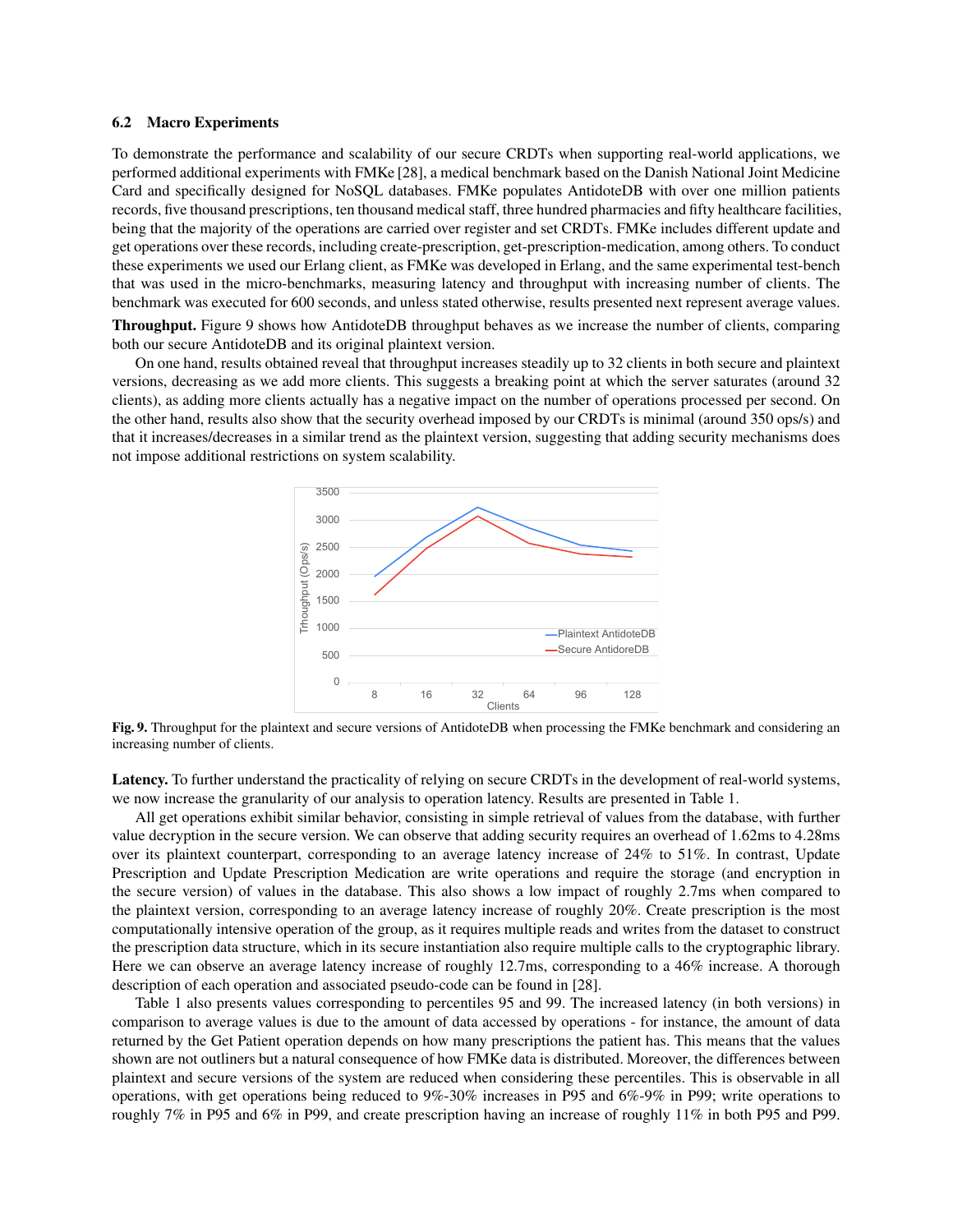These results demonstrate that security mechanisms do not provoke additional outliers and thus are not expected to produce unexpected system delays.

|                         |                                                                                                  | Average | P <sub>95</sub> | P99         |
|-------------------------|--------------------------------------------------------------------------------------------------|---------|-----------------|-------------|
| Get Patient             | Plain                                                                                            | 8.22    |                 | 61.10 67.00 |
|                         |                                                                                                  | 10.25   |                 | 66.81 70.80 |
| Get Pharmacy Presc.     | Secure<br>Plain<br>Secure<br>Plain<br>Secure<br>Plain<br>Secure<br>Plain<br>Get Processed Presc. | 8.21    |                 | 61.63 67.03 |
|                         |                                                                                                  | 12.29   |                 | 69.22 73.37 |
| <b>Get Prescription</b> |                                                                                                  | 6.94    | 48.17 65.61     |             |
|                         |                                                                                                  | 8.72    |                 | 63.84 69.72 |
| Get Presc. Medication   |                                                                                                  | 7.01    |                 | 59.24 66.03 |
|                         |                                                                                                  | 8.63    |                 | 65.35 69.99 |
|                         |                                                                                                  | 8.21    |                 | 61.50 67.00 |
| Secure                  |                                                                                                  | 12.44   | 69.30 73.21     |             |

|                              |                           | Average | P <sub>95</sub>      | P99         |
|------------------------------|---------------------------|---------|----------------------|-------------|
| Get Staff Presc.             | Plain                     | 8.16    | 61.33 66.98          |             |
|                              | Secure                    | 10.49   |                      | 67.16 71.32 |
| Plain<br>Update Prescription |                           | 13.65   | 67.45 71.98          |             |
|                              | 16.39                     |         | 72.50 76.47          |             |
| Update Presc. Med.           | Plain                     | 13.46   | 67.23 71.98          |             |
|                              | Secure<br>Secure<br>Plain | 16.30   | $\sqrt{72.59}$ 76.51 |             |
| <b>Create Prescription</b>   |                           | 27.43   |                      | 75.75 79.55 |
|                              | Secure                    | 40.14   | 84.20 89.81          |             |

Table 1. Operation latency, considering average and percentiles 95 and 99. Values are in milliseconds.

Stability. Another important issue regarding the overhead of security mechanisms is related to system stability. Specifically, we are interested in understanding the performance of our security mechanisms as our system develops.

Figure 10 presents the average latency variation for Create Prescription, Get Patient and Update Prescription operations. Similar values were observed in other operations for respective get and update processes, which we omit for succinctness. In both plain and secure system modes, latency variation is relatively small. We can also highlight that neither version has any noticeable deterioration as the benchmark progresses, suggesting that using cryptography to enhance security is not imposing an increasing overhead on the system. This close margin between plaintext and secure version of operations is clearly observable in Get Patient, with baseline small latency values, and to a lesser extent in Update Prescription, where the variation in measurements sometimes presents the processing of requests in the secure system as having lower latency than those of the plaintext system.



Fig. 10. Average latency variation over the duration of the benchmark. Elapsed time is in seconds, Latency is in milliseconds.

Discussion. Our macro experiments present the feasibility of our design for developing privacy-critical applications relying on secure CRDTs. The latency overhead can be directly mapped to the cost of the underlying cryptographic operations, as exemplified in the micro experiments, which is a standard overhead for enhancing real-world systems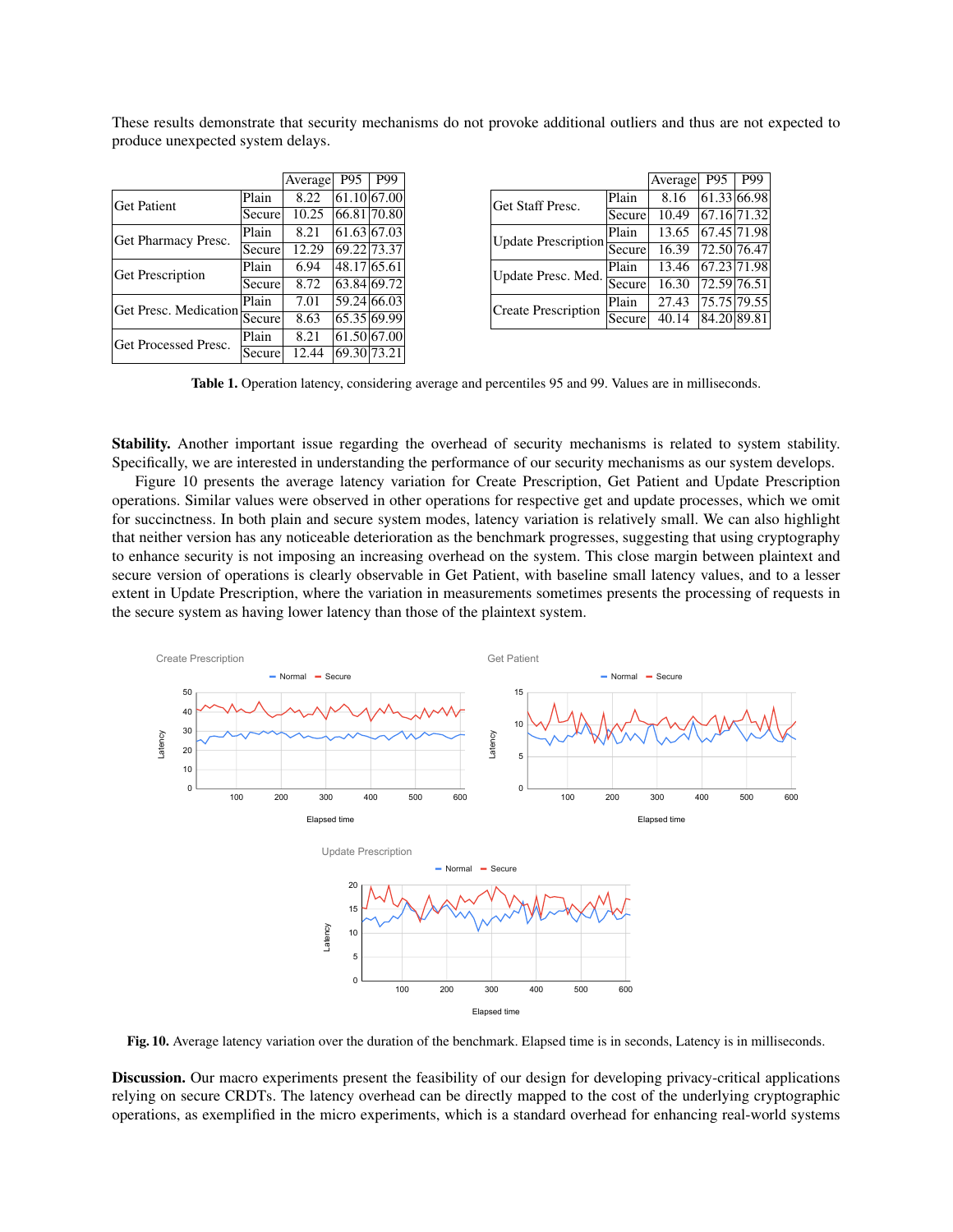with confidentiality guarantees. Furthermore, we have shown that, when applied to a benchmark emulating a real-world application, the cryptographic overhead on throughput and latency is similar to the cost of enforcing standard security guarantees in key-value databases: encrypting and decrypting values when writing and reading from the database, respectively. These experiments also suggest that security measures impose no additional impact on the system, as the benchmark maintained consistent performance values throughout its lifecycle in both settings.

## 7 Related Work

CRDTs were originally designed for decentralized distributed systems without any security concerns [26]. In this work we propose the first formal security treatment of CRDTs, nonetheless a few previous works have studied how to protect distributed applications that leverage CRDTs for synchronization. Snapdoc [14] studied how to offer collaborative document edition with authenticated snapshots and history-privacy, where a new participant joining a document being edited can have authentication guarantees regarding the consistency of the document while simultaneously preserving the privacy of the document's edition history. Snapdoc uses CRDTs to ensure concurrent edits can be merged, however it is not a central component in their security proposal. Shoker et al. [27], in a *work in progress* report, aims to detect and tolerate malicious participants in CRDT-based systems by allowing replicas to perform operations normally and then running a Byzantine fault tolerance algorithm in the background.

CRDT security is also related with outsourcing of computations and multiparty computation [17], in the sense that clients are collaboratively performing a computation over a shared database state. Cachin et al. [6] proposed Authenticated Data Types (ADTs) for authenticated data outsourcing and computation. However their setting is restricted to a single client performing operations and single server holding the data.

Secure data storage has also been achieved through techniques other than CRDTs. However such systems typically require synchronization to detect adversarial behaviour. DepSky [4] uses Byzantine fault tolerance to ensure that replicas converge, and traditional encryption to preserve data privacy, however it does not support data computation. CryptDB [20] leverages some of the techniques we also explore in this work, including deterministic encryption and partially homomorphic encryption, however it only considers a single server. SPORC [11] supports secure group collaboration and data storage, however it only supports multiple servers in a *shared-nothing* architecture, where servers are independent.

# 8 Conclusion

We have presented the first cryptographic treatment of CRDTs, which establishes a formal framework for the validation of new secure CRDT algorithms, specifically designed to explore trade-offs between performance and information leakage.

Our results show that one can instrument correct CRDT constructions with a layer of security (e.g. standard encryption) to achieve secure CRDT solutions, provided that this encoding does not break the functional part of the CRDT. Our transformations also show that we can leverage cryptographic schemes with additively homomorphic properties to have secure CRDT solutions even when merge operations process over encoded data.

Experimental validation suggests the performance overhead for secure CRDT solutions is proportional to the underlying security mechanism. When considering a benchmark for real-world CRDT applications we can observe that the security cost is relatively low, with an average latency increase of 37.5% and 20% for get and put operations, and a throughput reduction of 5%. These results suggest the feasibility of considering secure CRDT solutions for applications managing sensitive data.

### References

- 1. AntidoteDB. AntidoteDB: A planet scale, highly available, transactional database. https://www.antidotedb.eu/, 2019.
- 2. V. Balegas, D. Serra, S. Duarte, C. Ferreira, M. Shapiro, R. Rodrigues, and N. Preguiça. Extending eventually consistent cloud databases for enforcing numeric invariants. In *2015 IEEE 34th Symposium on Reliable Distributed Systems (SRDS)*, pages 31–36. IEEE, 2015.
- 3. M. Bellare, A. Boldyreva, and A. O'Neill. Deterministic and efficiently searchable encryption. In *Annual International Cryptology Conference*, pages 535–552. Springer, 2007.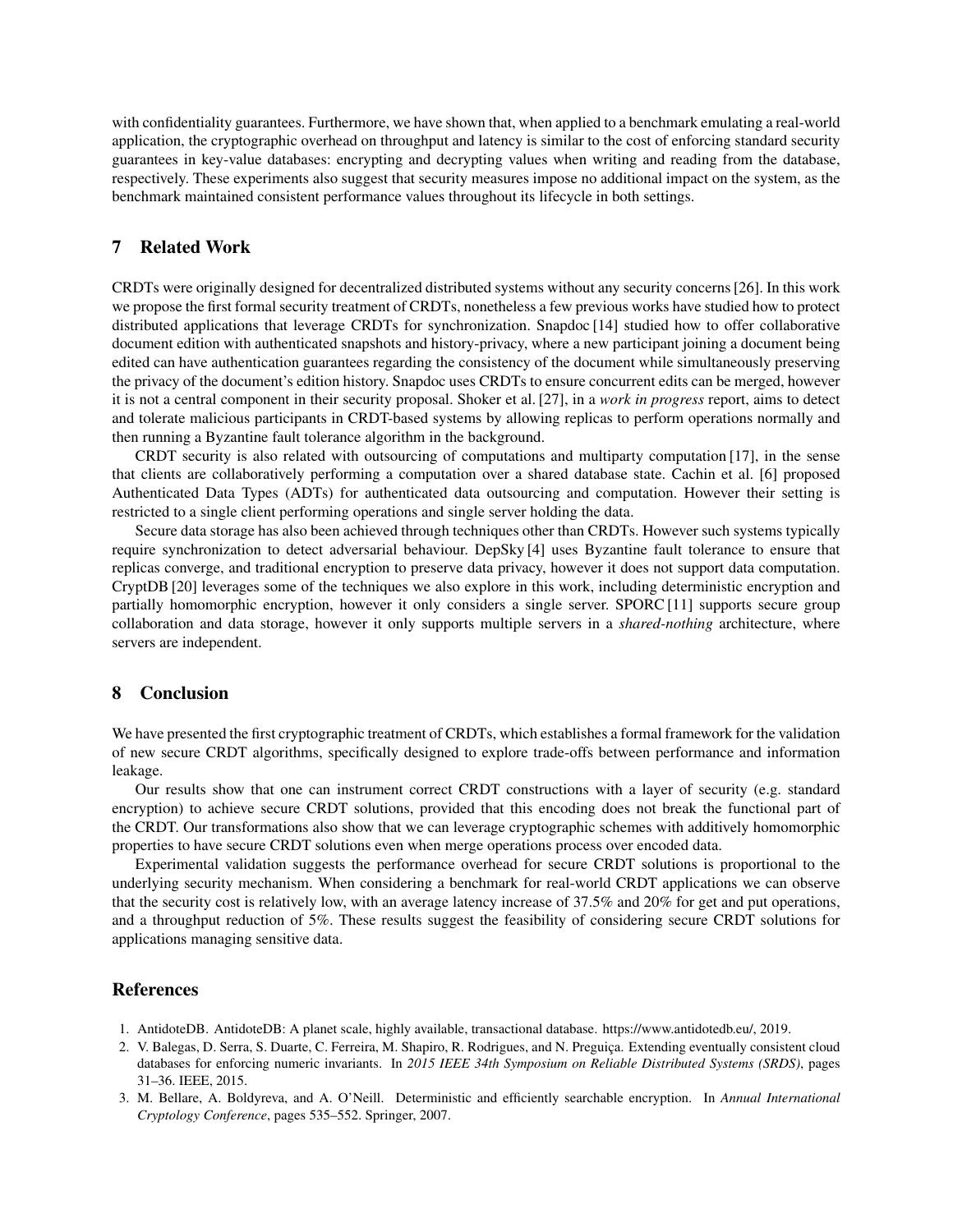- 4. A. Bessani, M. Correia, B. Quaresma, F. Andre, and P. Sousa. Depsky: dependable and secure storage in a cloud-of-clouds. ´ *ACM Transactions on Storage (TOS)*, 9(4):12, 2013.
- 5. D. Bogdanov, S. Laur, and J. Willemson. Sharemind: A framework for fast privacy-preserving computations. In *European Symposium on Research in Computer Security*, pages 192–206. Springer, 2008.
- 6. C. Cachin, E. Ghosh, D. Papadopoulos, and B. Tackmann. Stateful multi-client verifiable computation. In *International Conference on Applied Cryptography and Network Security*, pages 637–656. Springer, 2018.
- 7. R. Canetti. Universally composable security: A new paradigm for cryptographic protocols. In *Proceedings 42nd IEEE Symposium on Foundations of Computer Science*, pages 136–145. IEEE, 2001.
- 8. R. Canetti, Y. Lindell, R. Ostrovsky, and A. Sahai. Universally composable two-party and multi-party secure computation. In *Proceedings of the thiry-fourth annual ACM symposium on Theory of computing*, pages 494–503. ACM, 2002.
- 9. I. Damgård, V. Pastro, N. Smart, and S. Zakarias. Multiparty computation from somewhat homomorphic encryption. In *Annual Cryptology Conference*, pages 643–662. Springer, 2012.
- 10. S. Dunham. Notes on Notes.app. https://github.com/dunhamsteve/notesutils/blob/master/notes.md, 2018.
- 11. A. J. Feldman, W. P. Zeller, M. J. Freedman, and E. W. Felten. Sporc: Group collaboration using untrusted cloud resources. In *OSDI*, volume 10, pages 337–350, 2010.
- 12. GitHub. Xray: An experimental next-generation Electron-based text editor. https://github.com/atom-archive/xray, 2019.
- 13. Google. xi-editor: A modern editor with a backend written in Rust. https://opensource.google/projects/xi-editor, 2018.
- 14. S. A. Kollmann, M. Kleppmann, and A. Beresford. Snapdoc: Authenticated snapshots with history privacy in peer-to-peer collaborative editing. *Proceedings on Privacy Enhancing Technologies*, 2019(3):1–23, 2019.
- 15. L. Lamport. Time, clocks, and the ordering of events in a distributed system. *Communications of the ACM*, 21(7):558–565, 1978.
- 16. S. Mak. Facebook Announces Apollo at QCon NY 2014. https://dzone.com/articles/facebook-announces-apollo-qcon, 2014.
- 17. D. Malkhi, N. Nisan, B. Pinkas, Y. Sella, et al. Fairplay-secure two-party computation system. In *USENIX Security Symposium*, volume 4, page 9. San Diego, CA, USA, 2004.
- 18. R. Nehme. Azure #CosmosDB @ Build 2018: The catalyst for next generation apps. https://azure.microsoft.com/enus/blog/azure-cosmosdb-build-2018-the-catalyst-for-next-generation-apps/, 2018.
- 19. P. E. O'Neil. The escrow transactional method. *ACM Transactions on Database Systems (TODS)*, 11(4):405–430, 1986.
- 20. R. A. Popa, C. Redfield, N. Zeldovich, and H. Balakrishnan. Cryptdb: protecting confidentiality with encrypted query processing. In *Proceedings of the Twenty-Third ACM Symposium on Operating Systems Principles*, pages 85–100. ACM, 2011.
- 21. N. Preguiça. Conflict-free replicated data types: An overview. *arXiv preprint arXiv:1806.10254*, 2018.
- 22. M. Ptaszek. Scaling LoL Chat to 70 Million Players. https://www.slideshare.net/michalptaszek/strange-loop-presentation, 2014.
- 23. RIAK. RIAK Documentation: Data Types. https://docs.riak.com/riak/kv/2.2.3/learn/concepts/crdts/, 2019.
- 24. M. Shapiro, A. Bieniusa, N. Preguiça, V. Balegas, and C. Meiklejohn. Just-right consistency: reconciling availability and safety. *arXiv preprint arXiv:1801.06340*, 2018.
- 25. M. Shapiro, N. Preguiça, C. Baquero, and M. Zawirski. A comprehensive study of convergent and commutative replicated data types. 2011.
- 26. M. Shapiro, N. Preguiça, C. Baquero, and M. Zawirski. Conflict-free replicated data types. In *Symposium on Self-Stabilizing Systems*, pages 386–400. Springer, 2011.
- 27. A. Shoker, H. Yactine, and C. Baquero. As secure as possible eventual consistency: Work in progress. In *Proceedings of the 3rd International Workshop on Principles and Practice of Consistency for Distributed Data*, page 5. ACM, 2017.
- 28. G. Tomás, P. Zeller, V. Balegas, D. Akkoorath, A. Bieniusa, J. a. Leitão, and N. Preguiça. Fmke: A real-world benchmark for key-value data stores. In *PaPoC'17*, 2017.

## A Proof of Register Construction

In game  $G_1^Z$ , we replace the execution of  $\Pi_{\text{reg}}$  with its idealized version with  $\cal F$  and  $\cal S$ . Functionality  $\cal F$  will maintain global log L, updated on write and read, and by the simulator on prop and merge.  $\mathcal F$  produces the output of read by calling correct on the global log. Since the read operations of registers are always get and write operations are always set, these are stored as such in L. Recall that correct CRDTs imply total leakage, so the trivial simulator can simply call the protocol specification to generate indistinguishable traces and states. These reconstructions are done with process(), which executes as follows:

- Call  $\mathcal L$  to receive all the execution log.
- Update the trace and states of each replica using  $\Pi_{\text{rec}}$ .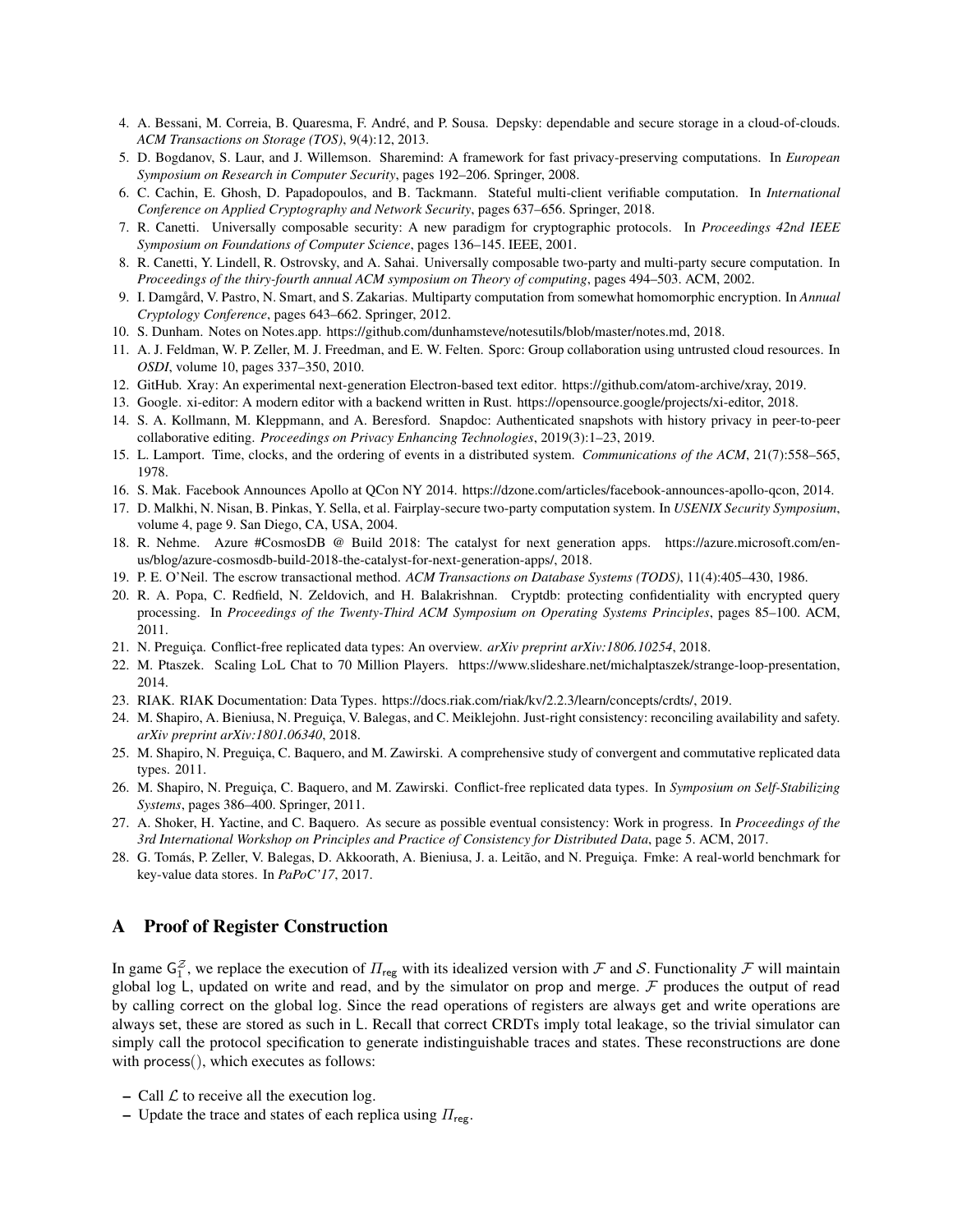Again, observe that since  $\mathcal L$  returns the full log,  $\mathcal S$  can simply execute the protocol to emulate it. We argue that these games are identical, given the correctness of  $\Pi_{\text{reg}}$ , i.e.

$$
|\mathrm{Pr}[\mathsf{G}_0^{\mathcal{Z}}(n) \Rightarrow \mathsf{T}] - \mathrm{Pr}[\mathsf{G}_1^{\mathcal{Z}}(n) \Rightarrow \mathsf{T}]| = 0
$$

If there exists an environment  $Z$  that successfully distinguishes these two games, we demonstrate that there also exists a successful environment  $\mathcal{Z}'$  against the correctness game of  $\Pi_{\text{reg}}$ .  $\mathcal{Z}'$  emulates  $\mathsf{G}_1^{\mathcal{Z}}$  as follows: with the exception of the calls to  $\Theta$ , all other operations are replaced by their respective oracles in the correctness game of  $\Pi_{reg}$ . Indeed, if we are in the real world of the correctness game, this exactly matches  $G_0^z$ ; and if we are in the ideal world of the correctness game with the trivial simulator, this exactly matches  $G_1^{\mathcal{Z}}$ . Given that the differences between the two games are exactly that, and that our assumption ensures that no  $\mathcal{Z}'$  can break the correctness of  $\Pi_{reg}$ , then no  $\mathcal{Z}$  can distinguish our two games.

| Game $\mathsf{GO}_{\varPi_{\mathsf{reg}},\mathcal{Z},\mathcal{A}}(n)$ :<br>                                                                                                                                                                                                                                                                                                                                  | Oracle $read(id, op)$ :                                                                                                                                                                                                                                                 | Game $\mathrm{G1}_{\Pi_{\text{reg}},\mathcal{Z},\mathcal{A}}(n)$ :                                                                                                                                                                                                                                                                                                                                                                                          | Oracle read $(id, op)$ :                                                                                                                                                                                                                                                                                                                                                                                                                  |
|--------------------------------------------------------------------------------------------------------------------------------------------------------------------------------------------------------------------------------------------------------------------------------------------------------------------------------------------------------------------------------------------------------------|-------------------------------------------------------------------------------------------------------------------------------------------------------------------------------------------------------------------------------------------------------------------------|-------------------------------------------------------------------------------------------------------------------------------------------------------------------------------------------------------------------------------------------------------------------------------------------------------------------------------------------------------------------------------------------------------------------------------------------------------------|-------------------------------------------------------------------------------------------------------------------------------------------------------------------------------------------------------------------------------------------------------------------------------------------------------------------------------------------------------------------------------------------------------------------------------------------|
| $T \leftarrow \epsilon$ ; For $i, j \in [n] : p_{i,j} \leftarrow [$<br>$\mathsf{prv}_u, \mathsf{prv}_a \leftarrow \mathsf{s} \Theta \mathsf{.Gen}()$ ; pub $\leftarrow \epsilon$<br>For id $\in$ $[n]$ :<br>$\mathsf{st}_\mathsf{id}$<br>$\Pi_{\text{rec}}$ . setupS(id, N)<br>$b \leftarrow$ \$ $\mathcal{Z}^{\mathcal{A}, \text{write}, \text{read}}$ (pub, n)                                             | $\langle$ cph $  \cdot \rangle_t \leftarrow \$ $\Pi_{reg}$ query $\langle$ op $ $ st <sub>id</sub> $\rangle$<br>$r \leftarrow \Theta$ . Dec(prv <sub>a</sub> , cph)<br>$\leftarrow T \leftarrow T    t$<br>Return $r$<br>Oracle corrupt(id):<br>Return st <sub>id</sub> | $L \leftarrow \{\}; c \leftarrow 0$<br>$T \leftarrow \epsilon$ ; For $i, j \in [n] : p_{i,j} \leftarrow [$<br>$\text{prv}_u, \text{prv}_a \leftarrow \$ \Theta \cdot \text{Gen}(); \text{pub} \leftarrow \epsilon$<br>For id $\in$ $[n]$ : st <sub>id</sub><br>$\Pi_{\text{res}}$ .setupS(id, N)<br>$b \leftarrow \$ \mathcal{Z}^{\mathcal{A}, \text{write}, \text{read}} (\text{pub}, n)$                                                                  | $c \leftarrow c + 1$<br>$L \leftarrow L \cup \{(c, \text{read}, \text{id}, \text{get})\}$<br>$\mathsf{cph} \leftarrow \mathsf{correct}(\mathsf{L})$<br>$r \leftarrow \Theta$ . Dec(prv <sub>q</sub> , cph)<br>$\leftarrow$ Return r<br>Oracle corrupt $(id)$ :                                                                                                                                                                            |
| <b>Oracle</b> write(id, op, $v$ ):<br>$\mathsf{cph} \leftarrow \mathsf{s} \Theta.\mathsf{Enc}(\mathsf{prv}_{u}, v)$<br>$\langle \epsilon  $ st <sub>id</sub> $\rangle_t \leftarrow \Pi_{reg}$ .update $\langle$ op, cph   st <sub>id</sub> $\rangle$<br>$T \leftarrow T    t$<br>Return $\epsilon$<br>Oracle $\text{prop}(i, j)$ :<br>$p \leftarrow st_i$<br>$p_{i,j} \leftarrow p_{i,j}    p$<br>Return $p$ | Oracle trace $()$ :<br>Return $T$<br>Oracle merge $(i, j)$ :<br>$p \leftarrow$ head $p_{i,j}$<br>$\mathsf{st}_i \leftarrow \mathsf{s} (\mathsf{st}_i    p)$<br>$p_{i,j} \leftarrow$ tail $p_{i,j}$                                                                      | <b>Oracle</b> write(id, op, $v$ ):<br>$\mathsf{cph} \leftarrow \mathsf{s} \Theta.\mathsf{Enc}(\mathsf{prv}_{u}, v)$<br>$c \leftarrow c + 1$<br>$L \leftarrow L \cup \{(c, write, id, set, cph)\}\$<br>Return $\epsilon$<br><b>Oracle</b> $\text{prop}(i, j)$ :<br>$c \leftarrow c + 1$<br>$L \leftarrow L \cup \{(c, \text{snap}, \text{id}_i, \text{id}_j)\}\$<br>process()<br>$p \leftarrow st_i$<br>$p_{i,j} \leftarrow p_{i,j}    p$<br>Return <i>p</i> | process()<br>Return $st_{id}$<br>Oracle trace():<br>process()<br>Return $T$<br>Oracle merge $(i, j)$ :<br>$c \leftarrow c + 1$<br>$C \leftarrow \{\hat{c} \mid (\hat{c}, \textsf{snap}, \textsf{id}_i, \textsf{id}_j) \in \mathsf{L}\}\$<br>If $C \neq \emptyset$ :<br>$\hat{c} = \min(C)$<br>$L \leftarrow L \cup \{(c, set, id_i, id_i, \hat{c})\}$<br>$L \leftarrow L \setminus \{(\hat{c}, \text{snap}, \text{id}_i, \text{id}_j)\}\$ |
|                                                                                                                                                                                                                                                                                                                                                                                                              |                                                                                                                                                                                                                                                                         |                                                                                                                                                                                                                                                                                                                                                                                                                                                             | process()<br>$p \leftarrow$ head $p_{i,j}$<br>$\mathsf{st}_i \leftarrow \mathsf{s} (\mathsf{st}_i    p)$<br>$p_{i,j} \leftarrow \text{tail } p_{i,j}$                                                                                                                                                                                                                                                                                     |

Fig. 11. First hop, correctness of  $\Pi_{\text{reg}}$ .

In game  $G_2^Z$ , we replace the output of read by having it compute over another idealized structure L' that stores the original values of write, instead of having them encrypted and decrypted at the end. We argue that the behavior of these games is identical given the seamless behavior of the register CRDT on encoded values.

$$
|\mathrm{Pr}[\mathsf{G}_2^{\mathcal{Z}}(n) \Rightarrow \mathsf{T}] - \mathrm{Pr}[\mathsf{G}_1^{\mathcal{Z}}(n) \Rightarrow \mathsf{T}]| = 0
$$

The only difference between these two games is that on  $G_2^{\mathcal{Z}}$  we have the output of read being computed over L' with plaintext values, and on  $G_1^z$  we have the output of read being computed over L with encryptions of the same values, decrypted afterwards. Under our assumption, we know that

$$
\forall L': \text{correct}(L') = decode(\text{correct}(\text{map}(\text{encode}, L')))
$$

thus the outputs of read are the same.

Observe that the encrypted values of st are no longer used for read. As such, game  $G_3^z$  we replace encrypted states  $st_{id}$  with dummy messages of the same length. Since  $Z$  does not have access to key, we upper bound the distance between these two games by constructing an adversary  $\beta$  against the IND-CPA security of  $\Theta$ , such that

$$
|\mathrm{Pr}[\mathsf{G}_2^{\mathcal{Z}}(n) \Rightarrow \mathsf{T}] - \mathrm{Pr}[\mathsf{G}_3^{\mathcal{Z}}(n) \Rightarrow \mathsf{T}]| \leq \mathsf{Adv}_{\Theta, \mathcal{B}}^{\mathsf{IND}\text{-}\mathsf{CPA}}(\lambda)
$$

Adversary B simulates the environment of  $G_3^Z$  by replacing the encryption on the write operation by Encrypt( $(p, v, c)$ ,  $\{0\}^{|v|}$ ). B presents the result of  $G_3^{\mathcal{Z}}$  as the guessing bit of IND-CPA<sub> $\Theta$ , $\beta$ </sub>.

Let the internal bit of IND-CPA be 0. Then, the environment presented to  $\mathcal Z$  is exactly the same as that of  $\mathsf{G}_2^{\mathcal Z}$ . Now, let the internal bit of IND-CPA be 1. The environment presented to  $\mathcal Z$  is exactly the same as that of  $\mathsf{G}_3^{\mathcal Z}$ . Given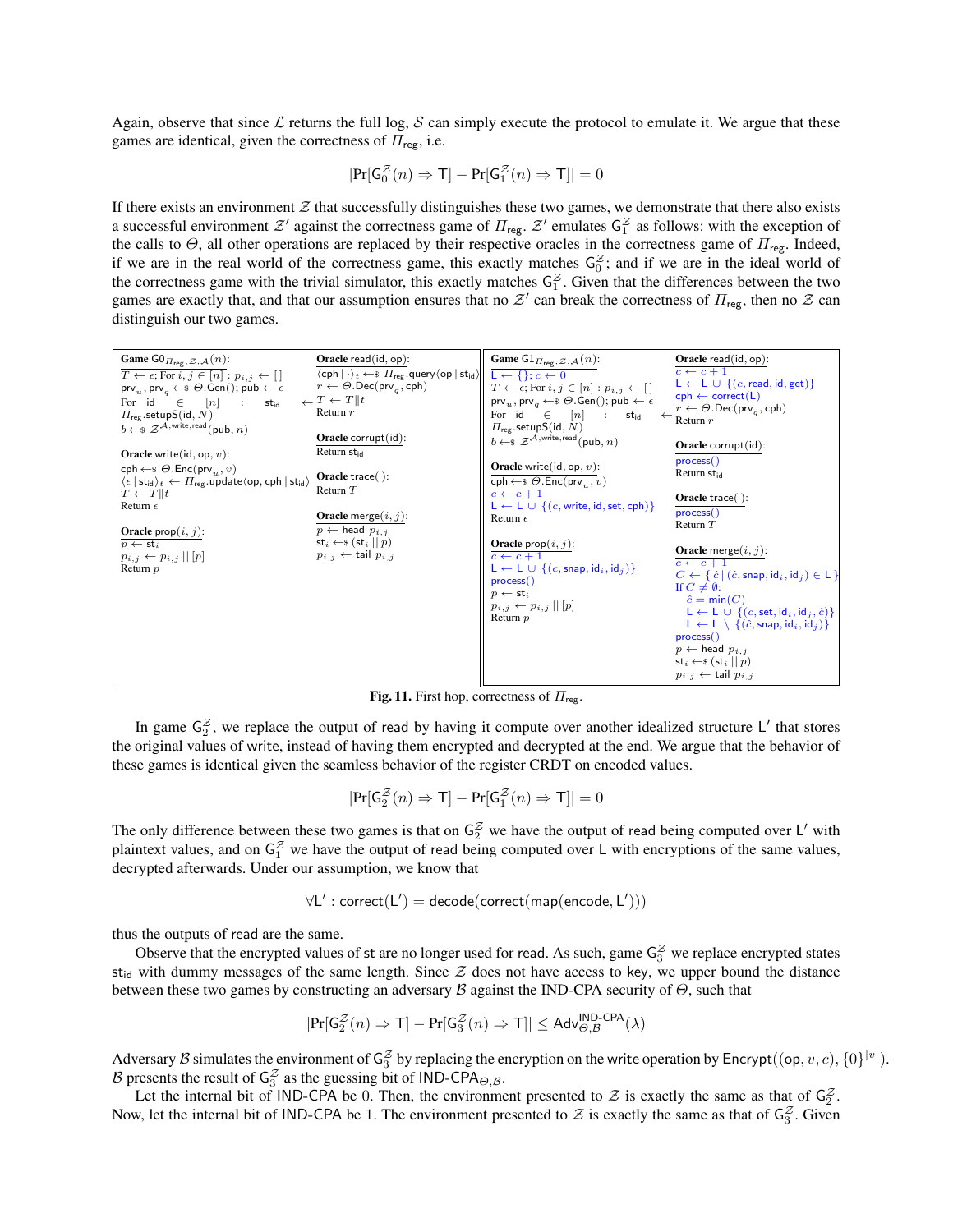

Fig. 13. Third hop, IND-CPA of  $\Theta$ .

that the difference between the two games is exactly that, then the advantage of  $Z$  distinguishing between these two games is exactly that of breaking the IND-CPA security of  $\Theta$ .

In our final game  $G_3^z$ , we can produce all the information presented in the adversarial interface using the leakage of L. As such, we can now define a simulator that makes  $G_3^z$  match the ideal world. This simulator S is described in Figure 14.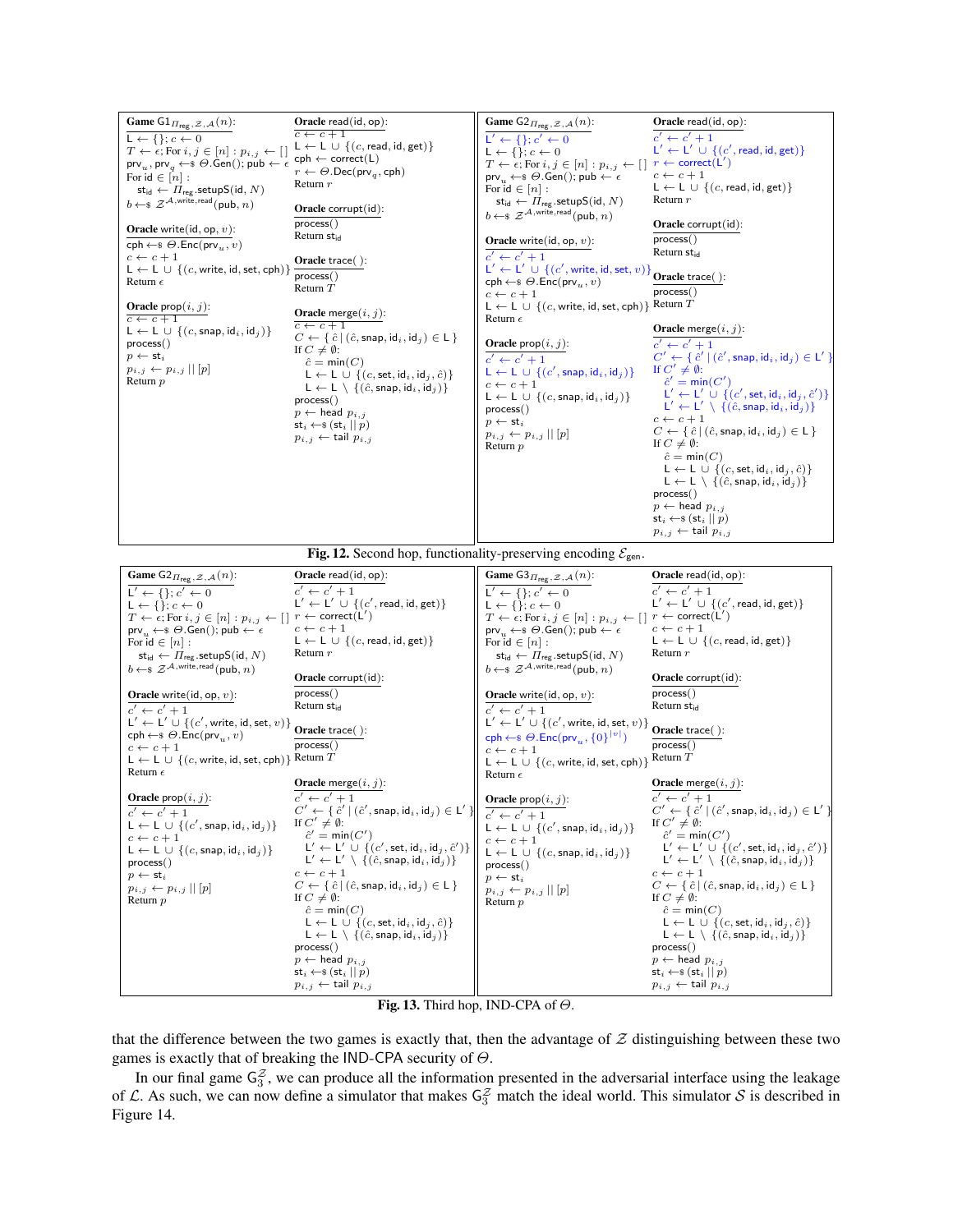```
Algorithm setup(n):
L \leftarrow \{\}; c \leftarrow 0T \leftarrow \varepsilon; For i, j \in [n] : p_{i,j} \leftarrow [key \leftarrow \$ \Theta \cdot Gen(); c \leftarrow 0s \leftarrow 0For \mathsf{id} \in [n] : \mathsf{st}_\mathsf{id} \leftarrow \epsilonReturn \epsilonAlgorithm \text{prop}(i, j):
\overline{\mathcal{F}.\mathsf{snap}}(i,j)c \leftarrow c + 1\mathsf{L} \leftarrow \mathsf{L} \; \cup \; \{(c, \mathsf{snap}, \mathsf{id}_i, \mathsf{id}_j)\}process()
p \leftarrow st_ip_{i,j} \leftarrow p_{i,j} || [p]Return p
                                                                                        Algorithm merge(i, j):
                                                                                        \overline{\mathcal{F}.\textsf{set}(i,j)}c \leftarrow c + 1C \leftarrow \{ \hat{c} \mid (\hat{c}, \text{snap}, \text{id}_i, \text{id}_j) \in \mathsf{L} \}<br>If C \neq \emptyset:
                                                                                             \hat{c} = \min(C)\mathsf{L} \leftarrow \mathsf{L} \cup \{ (c, \mathsf{set}, \mathsf{id}_i, \mathsf{id}_j, \hat{c}) \}\mathsf{L} \leftarrow \mathsf{L} \setminus \{(\hat{c},\mathsf{snap},\mathsf{id}_i,\mathsf{id}_j)\}process()
                                                                                        p \leftarrow head p_{i,j}st_i \leftarrow \s (st_i || p)
                                                                                       p_{i,j} \leftarrow tail p_{i,j}Algorithm trace( ):
                                                                                        process()
                                                                                        .<br>Return 7
                                                                                                                                                                                Algorithm corrupt(id):
                                                                                                                                                                                process()
                                                                                                                                                                                Return st<sub>id</sub>
                                                                                                                                                                                Algorithm process( ):
                                                                                                                                                                                \overline{O \leftarrow \mathcal{F}.leak()For (c', \text{op}, l) \in \mathsf{O} \land (s < c')If op = write:
                                                                                                                                                                                          \mathsf{cph} \leftarrow \mathsf{s} \Theta.\mathsf{Enc}(\mathsf{key}, \{0\}^l)c \leftarrow c + 1L ← L \cup {(c, write, id, set, cph)}
                                                                                                                                                                                         \mathcal{S}_{\text{reg}}.\text{process}()Else:
                                                                                                                                                                                         c \leftarrow c + 1\mathsf{L} \leftarrow \mathsf{L} \; \cup \; \{(c, \mathsf{read}, \mathsf{id}, \mathsf{get})\}\mathcal{S}_{reg}.process()
```
Fig. 14. Simulator for register construction proof. F.leak returns the set of operation identifiers O, with corresponding input/output lengths.

The simulation strategy is as follows: the states and traces shown to the environment are those emulated by the trivial simulator of  $\Pi_{\text{reg}}$  (now referred to as  $S_{\text{reg}}$  process). In this register will be stored dummy encryptions known to S. To construct these encryptions, S will call F. leak to obtain the correct sizes of the register values. These will constitute all operations placed in  $\Pi_{\text{reg}}$ , and thus S has all the information necessary to perfectly emulate the functionality of  $\Pi_{\text{reg}}$ , by maintaining its global log L and responding to  $\mathcal{L}_{\text{Reg}}(L)$  with L, as is required by the trivial simulator  $S_{reg}$  process.

Now, the only differences between  $G_3^Z$  and Ideal<sup> $F, Z, S$ </sup> instantiated with the simulator of Figure 14 are when traces and states of L and L' are constructed, as in  $G_3^{\mathcal{Z}}$  they are processed as soon as the operations occur, and observed afterwards, and in Ideal $\mathcal{F},\mathcal{Z},\mathcal{S}$  they are only produced upon calling process. This is a standard eager processing argument, as the inputs used for constructing traces at the time of write and read on  $\zeta_3^2$  are exactly the same as those used later on  $\text{Ideal}^{\mathcal{F},\mathcal{Z},\mathcal{S}}$ , computed upon request on process.

Let  $\lambda$  be the security parameter and  $\mu(\lambda)$  a negligible function in it. To conclude, we have that

$$
\begin{aligned}\n\mathsf{Adv}_{\Pi,\mathcal{Z}}^{\mathsf{Sec}} &= \left( \left| \Pr[\mathsf{G}_0^{\mathcal{Z}}(n) \Rightarrow \mathsf{T}] - \left| \Pr[\mathsf{G}_1^{\mathcal{Z}}(n) \Rightarrow \mathsf{T}] \right| + \\
 & \left( \left| \Pr[\mathsf{G}_1^{\mathcal{Z}}(n) \Rightarrow \mathsf{T}] - \Pr[\mathsf{G}_2^{\mathcal{Z}}(n) \Rightarrow \mathsf{T}] \right| \right) + \\
 & \left( \left| \Pr[\mathsf{G}_2^{\mathcal{Z}}(n) \Rightarrow \mathsf{T}] - \Pr[\mathsf{G}_3^{\mathcal{Z}}(n) \Rightarrow \mathsf{T}] \right| \right) \\
 & \leq \mathsf{Adv}_{\Theta,\mathcal{B}}^{\mathsf{IND}\text{-}\mathsf{CPA}}(\lambda) \\
 & \leq \mu(\lambda)\n\end{aligned}
$$

and Theorem 1 follows.

# B Proof of Counter Construction

Our proof is a sequence of three games, presented in Figures 15 and 16.

Game  $G_0^Z$  is the real world of Figure 3, extended with the protocol of Figure 6. In game  $G_1^Z$ , we have an idealized data set L, containing all global operations. The only functional difference is in read, where instead of using a state that is composed of ciphertexts are are constructed via multiple additions on write, we refer to the L structure that contains all the operations seen, and instead call correct<sub>ctr</sub>(L). We argue that the behavior of these games is identical, given the correctness of  $\Delta$ , i.e.

$$
|\mathrm{Pr}[ \mathsf{G}_0^{\mathcal{Z}}(n) \Rightarrow \mathsf{T}] - \mathrm{Pr}[ \mathsf{G}_1^{\mathcal{Z}}(n) \Rightarrow \mathsf{T}] | = 0
$$

To show equality of these two games we prove an invariant that shows that the sum of operations  $C[\text{id}]$  constructed by correct<sub>ctr</sub>(L) (used on  $G_1^{\mathcal{Z}}$ ) produces exactly the same result as what is encoded by st<sub>id</sub> (used on  $G_0^{\mathcal{Z}}$ ).

$$
\forall \mathsf{id} : \mathsf{decryptState}(\mathsf{st}_{\mathsf{id}}) = \mathsf{sum}(C[\mathsf{id}])
$$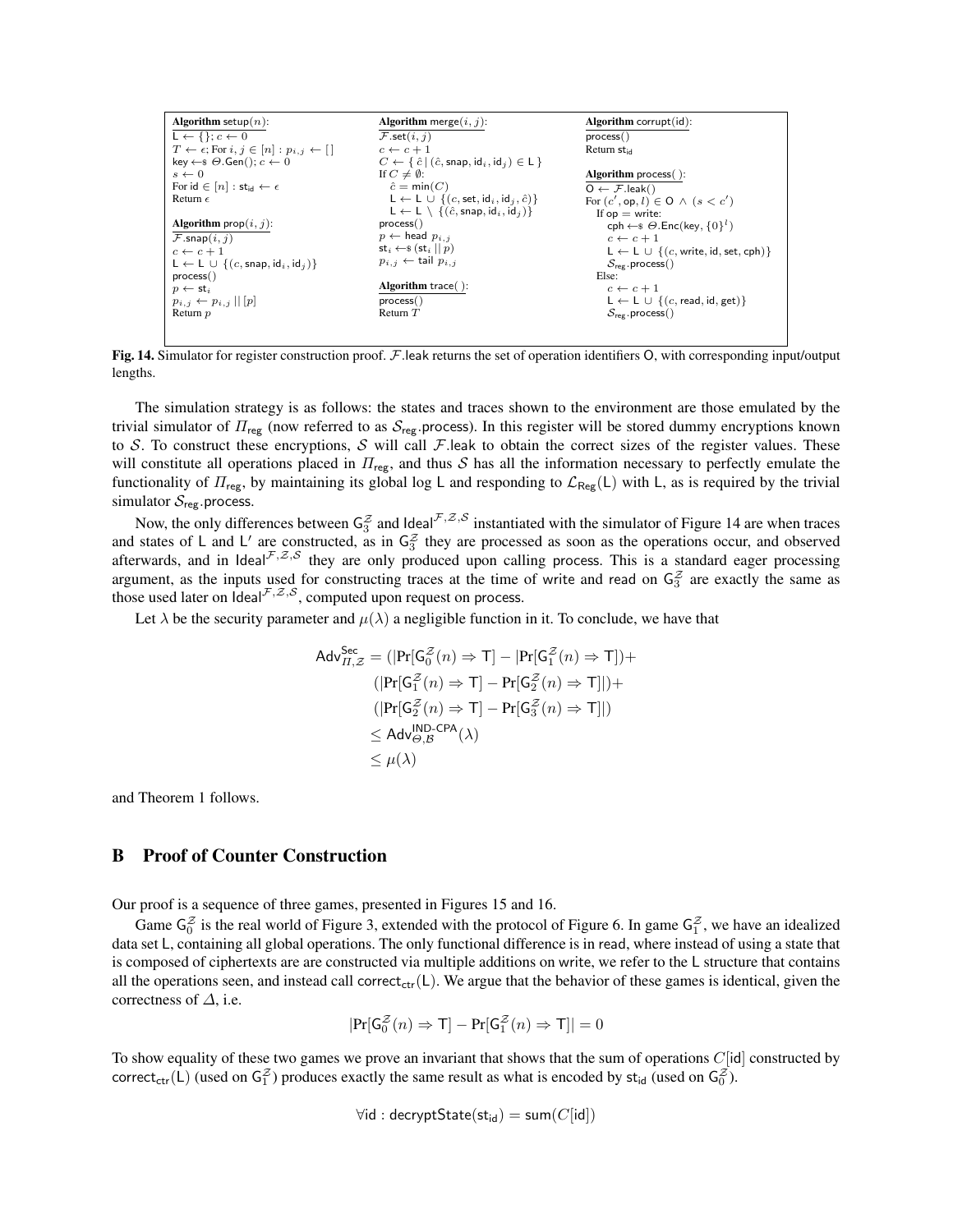Where sum(C[id]) computes the counter value of C[id] according to correct<sub>ctr</sub>, and decryptState(st) denotes the operation that presents the internal value of  $st_{id}$ :

$$
\begin{aligned} &\text{cph}_1 \leftarrow \text{s} \ \Delta.\text{Enc}(\text{prv}_u, 0)\\ &\text{cph}_2 \leftarrow \text{s} \ \Delta.\text{Enc}(\text{prv}_u, 0)\\ &\text{Vid} \in N: \text{cph}_1 \leftarrow \Delta.\text{Add}(\text{cph}_1, \text{st.}(\text{fst } C_p[\text{id}]))\\ &\text{Vid} \in N: \text{cph}_2 \leftarrow \Delta.\text{Add}(\text{cph}_2, \text{st.}(\text{fst } C_n[\text{id}]))\\ &r_1 \leftarrow \Delta.\text{Dec}(\text{prv}_q, \text{cph}_1)\\ &r_2 \leftarrow \Delta.\text{Dec}(\text{prv}_q, \text{cph}_2)\\ &\left(r_1 - r_2\right) \end{aligned}
$$

At beginning, the correctness of  $\Delta$  shows that the invariant holds, as we will have the encryption and decryption of 0 on the left, and 0 on the right from the empty  $C[id]$ . We now present our arguments for the rest of the oracle calls.

- read(id, op) changes nothing on both sides.
- write(id, op,  $v$ )
	- op = inc on the left performs  $\Delta$ .Add(cph<sub>1</sub>,  $\Delta$ .Enc(pub, v)) before  $\Delta$ .Dec(sk, cph). From the correctness of  $\Delta$  and its additively homomorphic property, the result will be the an increase of v to the total value, which exactly matches the difference on the right, which adds  $(\cdot, \text{write}, \text{id}, \text{inc}, v)$  to the list.
	- $op = dec$  is the same for the analogous reasoning.
- prop( $id_i$ ,  $id_j$ ) changes nothing on both sides.
- merge(id, up) by construction will contain a up that matches the state of some replica id<sub>x</sub> at time of prop(id<sub>x</sub>, id). As such, on the left-hand side it will update positive and negative encrypted values of outdated replica ids (tested via timestamps: snd  $C[\text{id}_x] > \text{snd } C[\text{id}]$ ). By the construction of (snd  $C[\text{id}]$ ) in write we can see that this will correspond exactly to a value update corresponding to the unique operations observed in  $\mathrm{id}_x$  at time of prop( $id_x$ ,  $id$ ), that are not in id.

On the right-hand side we have correct<sub>ctr</sub>(L) updating C[id] according to the respective ( $\cdot$ , snap, id<sub>x</sub>, id), which will extend C[id] with the operations in  $\mathrm{d}_x$  that were not yet in id. Thus, let pre denote the result before the operation and post denote the result after the operation, we can see that

$$
\begin{aligned} \text{decryptState}_{\text{post}}[\text{st}_{\text{id}}] - \text{decryptState}_{\text{pre}}[\text{st}_{\text{id}}] = \\ \text{sum}(C_{\text{pre}}[\text{id}] \cap C[\text{id}_x]) \end{aligned}
$$

and the invariant holds.

In game  $G_2^Z$  we replace updates with encryptions of zero. Since  $Z$  does not have access to key, we upper bound the distance between these two games by constructing an adversary B against the indistinguishability of  $\Delta$ , such that

$$
|\mathrm{Pr}[ \mathsf{G}_1^{\mathcal{Z}}(n) \Rightarrow \mathsf{T}] - \mathrm{Pr}[ \mathsf{G}_2^{\mathcal{Z}}(n) \Rightarrow \mathsf{T}] | \leq \mathsf{Adv}_{\mathit{\Delta}, \mathcal{B}}^{\mathsf{IND}}(\lambda)
$$

Adversary B simulates the environment of  $G_2^Z$  by replacing the encryption on the write operation by Encrypt $(v, 0)$ . B presents the result of  $G_2^{\mathcal{Z}}$  as the guessing bit of  $\text{IND}_{\Delta,\mathcal{B}}$ .

Let the internal bit of IND be 0. Then, the environment presented to  $\mathcal Z$  is exactly the same as that of  $\mathsf G_1^{\mathcal Z}$ . Now, let the internal bit of IND be 1. The environment presented to  $\mathcal Z$  is exactly the same as that of  $\mathsf{G}_2^{\mathcal Z}$ . Given that the difference between the two games is exactly that, then the advantage of  $Z$  distinguishing between these two games is exactly that of breaking the IND security of  $\Delta$ .

In our final game  $G_2^z$ , we can produce all the information presented in the adversarial interface using the leakage of L. As such, we can define a simulator that makes  $G_2^Z$  match the ideal world. This simulator S is very similar to the one in Figure 14, so for conciseness we highlight the few differences.

- Instead of encrypting zeros using  $\Omega$ , it will encrypt the value 0 using  $\Delta$ .
- Instead of having the trace be the encryption, it will set it to be the pair (op, cph). It can do this because  $\mathcal L$  also provdides op.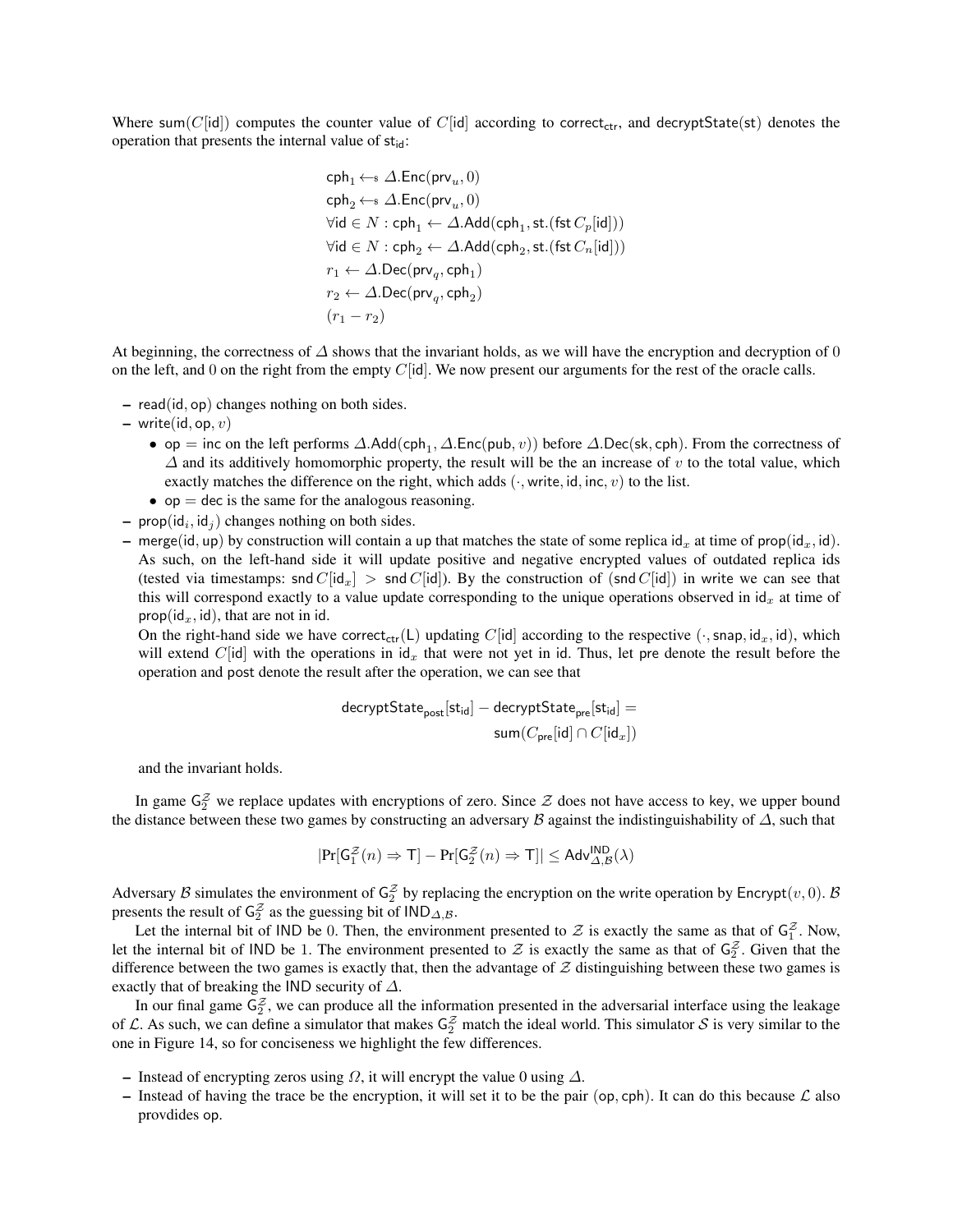

Fig. 15. First hop, correctness of  $\Delta$ 

Again, the differences between  $G_2^Z$  and Ideal $f^Z, g^Z$  instantiated with this simulator are when traces and states are constructed. We can repeat the eager processing argument as before.

Let  $\lambda$  be the security parameter and  $\mu(\lambda)$  a negligible function in it. To conclude, we have that

$$
\begin{aligned}\n\mathsf{Adv}_{\Pi,\mathcal{Z}}^{\mathsf{Sec}} &= (|\mathsf{Pr}[\mathsf{G}_{0}^{\mathcal{Z}}(n) \Rightarrow \mathsf{T}] - |\mathsf{Pr}[\mathsf{G}_{1}^{\mathcal{Z}}(n) \Rightarrow \mathsf{T}]) + \\
&\quad (|\mathsf{Pr}[\mathsf{G}_{1}^{\mathcal{Z}}(n) \Rightarrow \mathsf{T}] - \mathsf{Pr}[\mathsf{G}_{2}^{\mathcal{Z}}(n) \Rightarrow \mathsf{T}]|) \\
&\leq \mathsf{Adv}_{\Delta,\mathcal{B}}^{\mathsf{IND}}(\lambda) \\
&\leq \mu(\lambda)\n\end{aligned}
$$

and Theorem 3 follows.

### C Bounded Counter

The bounded counter construction is detailed in Figure 17. Its behavior is similar to the counter construction, however each replica maintains a matrix of counters. These track rights held, sent and received by all replicas (R).

Query operatins can refer to operations for value, or rights. The first is the result of adding all rights held by each replica, subtracted by all decrements. The second is the result of all rights held by a replica, adding all rights received and subtracting all rights sent and subtracted.

Update operations can be increments, decrements, or rights transferred. The first two either increment or decrement rights to a replica, depending on an invariant check. Transferring rights also requires invariant check, but inestad changes values in the matrix accordingly.